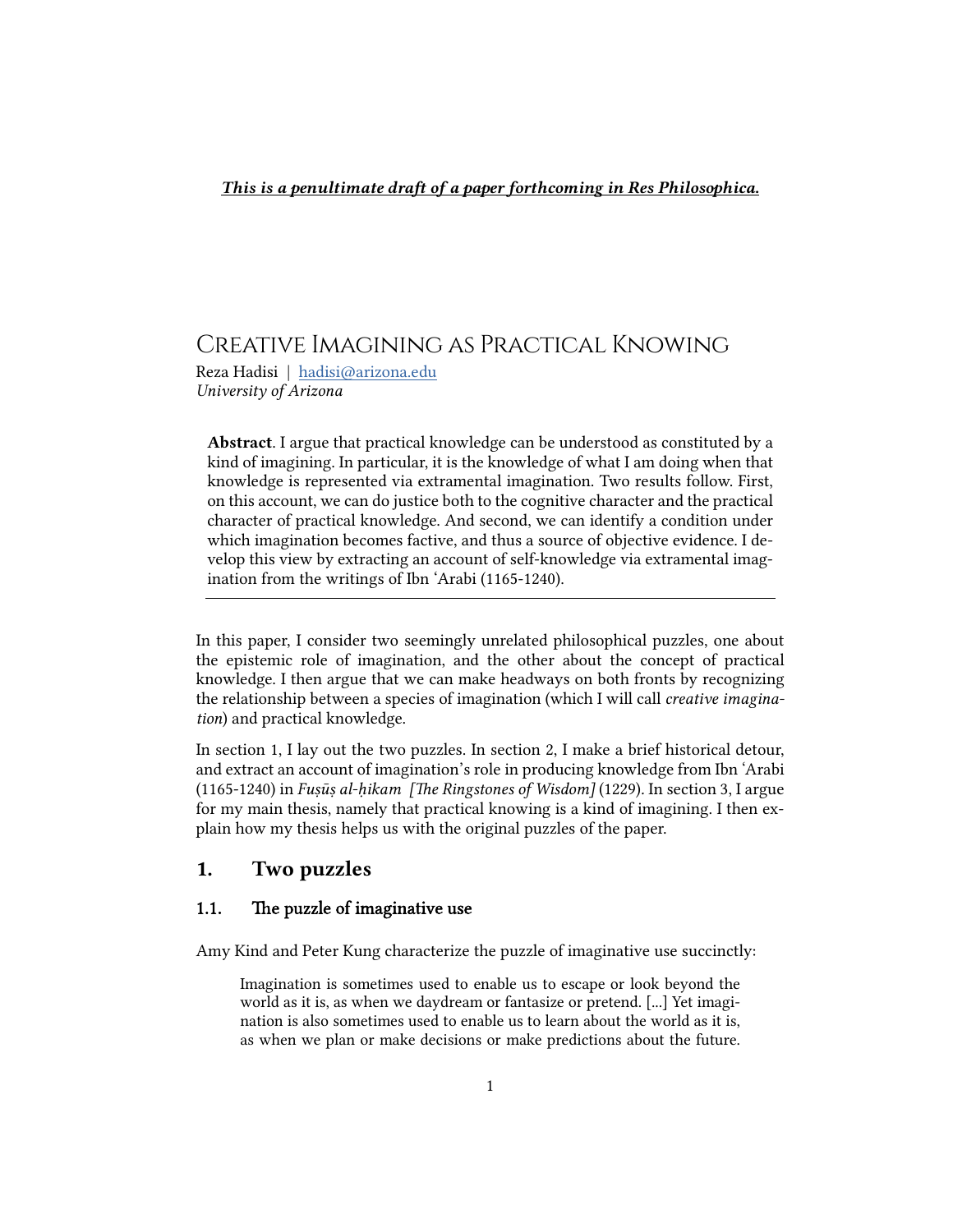[...] But how can a single mental activity successfully be put to both uses? (Kind and Kung 2016, 1)

This puzzle is about the default epistemic status of imagination. On the one hand, we might be tempted to say that imagination is merely useful for fiction unless proven otherwise. For example, the rhetorical force of "it turned out to be a figment of my imagination" seems to signal that by default what is imagined is not real. On the other hand, there is a growing consensus among philosophers that imagination is not only a source for modal knowledge, but also a source of the knowledge of facts about the actual reality (Kind 2016; 2018; Balcerak-Jackson 2016; Aronowitz and Lombrozo 2020; Dorsch forthcoming; Munro forthcoming). I call the family of views that take imagination as a source of knowledge of facts about the actual world, the *I-actualist* theories of imagination. The puzzle of imaginative use most directly challenges the optimism of the I-actualists: How can the same mental activity that produces fictions and fantastical creatures also be a source of knowledge of the actual reality as it happens to be?[1](#page-1-0)

To make our characterization of this puzzle more precise, I will highlight imagination's role in providing evidence about the actual world by contrasting it to perception and belief. Let's start with a distinction between objective and subjective evidence. We can think of *p* as an objective evidence for *q* if *p* is true and *p* favors *q.* By contrast, for an agent *S*, *p* is subjective evidence for *q* if *p*, were it true, would favor *q,* and *S* takes *p* to be true*.* All else being equal, accepting a proposition based on objective evidence is more rational than accepting it on only subjective evidence; and accepting a proposition based on things we do not even take to be our evidence is less rational than either of the first two cases.<sup>[2](#page-1-1)</sup>

Since perception is a factive mental state, what we perceive is part of our objective evidence. Of course, we could be mistaken about the relation between what we perceive and what is favored by that. However, at least trivially, since every fact favors itself, perceiving *p* always gives us objective evidence for *p*.

By contrast, since belief is not a factive mental state, many philosophers think what you believe is not part of your objective evidence (c.f., Harman 2003). For example, if I form the belief that the Pyramids were built by aliens, I do not thereby give myself objective evidence that they were so built. We cannot bootstrap our way to knowledge by way of believing. At the same time, beliefs seem to be part of our subjective evidence. That is so because truth is at least *a* standard of correctness for belief,

<span id="page-1-0"></span><sup>1</sup> I say knowledge of reality "as it actually happens to be" to put aside the debate about imagination's role in gaining modal knowledge. Arguably, there is a tight, and perhaps conceptual connection between knowledge of modal facts and imagination (Yablo 1993; Szabo-Gendler and Hawthorne 2002; Chalmers 2002; Williamson 2016). But notwithstanding imagination's likely role in providing modal knowledge, our current puzzle remains intact: How could imagination be a reliable source of evidence for the actual world as it happens to be if it is also the source of daydreaming or fantasizing?

<span id="page-1-1"></span> $2$  That is, even non-evidentialists agree that we would be epistemically better off if in addition to non-evidential grounds, we also had evidence for what we accept.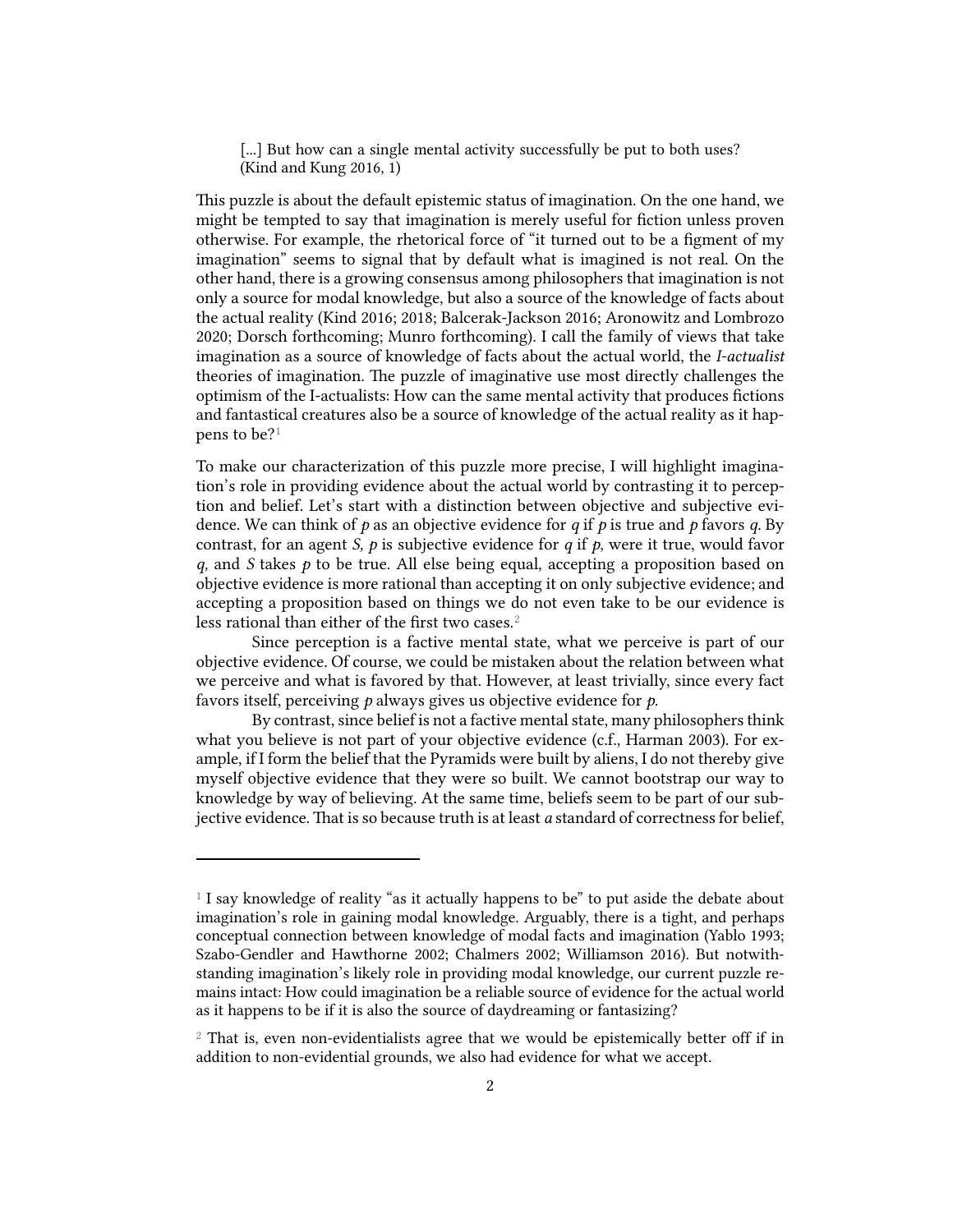and as believers we implicitly recognize this. [3](#page-2-0) We can formulate this idea by saying that there is a subjective factuality constraint on belief in that if we take *p* to be false, then we either stop believing *p* or at least tag that belief as paradoxical (Moore 2013, 207–12). Arguably, this kind of subjective constraint limits our freedom in forming beliefs: if we take  $p$  to be false, then it is extremely difficult, if not impossible, to believe *p* (Williams 1976; Hieronymi 2009). As a result, we can treat our beliefs as part of our *subjective* evidence (i.e., part of what we take to be true). [4](#page-2-1)

Now, it is often observed that, ordinarily, imagination is not a factive mental state (Walton 1993, 20; Schellenberg 2013, 498; Kind 2016, 146–47; Liao and Gendler 2020). So, we might think that imagination is more like belief, and less like perception; it can at best give us subjective evidence. However, initially, the case for imagination looks worse because it looks as if truth is not even a standard of correctness for imagination. All else being equal, there is nothing wrong with adopting this attitude: "I imagine it is raining, but it is not raining." Seemingly, to imagine is to represent something with no regard to the factuality of what is imagined. Thus, insofar as sensitivity to evidence goes, imagination seems to be worryingly unbounded and free.

Indeed, historically, what has made imagination's default epistemic status more suspect than belief and perception is its alleged "freedom". Hume famously claimed that "[t]o form monsters, and join incongruous shapes and appearances, costs the imagination no more trouble than to conceive the most natural and familiar objects" (Hume 2007, sec. 2).<sup>[5](#page-2-2)</sup> To be sure, it is an exaggeration to claim that imagination's freedom is absolute. As many have noted, there are at least some structural constraints on what we can and cannot imagine. $6$  But to the extent that there is a consensus that there *are* structural limits on what we can imagine, these constraints are thought to guide us in gaining modal (metaphysical, nomological, deontic, *etc.*) knowledge. So, the usually invoked structural limits of imagination do not ease the worries about imagination's freedom when it comes to knowledge of the actual reality. It looks as if we have an epistemically worrying degree of freedom in imagining what we want *as long as what we imagine does not violate a modal constraint on* 

<span id="page-2-0"></span><sup>3</sup> Shah and Velleman famously argue that truth is *the* standard of correctness for belief (Shah and Velleman 2005).

<span id="page-2-1"></span><sup>&</sup>lt;sup>4</sup> Among others Schroder (2011; 2015) and Whiting (2014) invoke the notions of "subjective reasons for belie" or "subjective evidence" (c.f. Pryor (2018, 121–22)).

<span id="page-2-2"></span><sup>&</sup>lt;sup>5</sup> For a brief and useful overview of the European early modern accounts of imagination see (Kind and Kung 2016, 5–14).

<span id="page-2-3"></span><sup>6</sup> Even Hume thought of imagination's freedom as freedom to "*re*create" and "*re*compose" ideas that are given to us in perception. For example, he thought that we can freely imagine a pink elephant, but not one that has a color which we have never perceived (Hume 2007, sec. 2.8). In the contemporary literature, many have argued that our imagination is bound by emotional and aesthetic (Szabó-Gendler and Liao 2016), as well as logical and metaphysical structural constraints (Inwagen 1998; Gregory 2004). Of course, there are dissenting voices, too: it is not obvious that these constraints really limit our imaginative capacities, or if they do, they do so reliably and in a truth-tracking fashion (Kung 2010; 2016).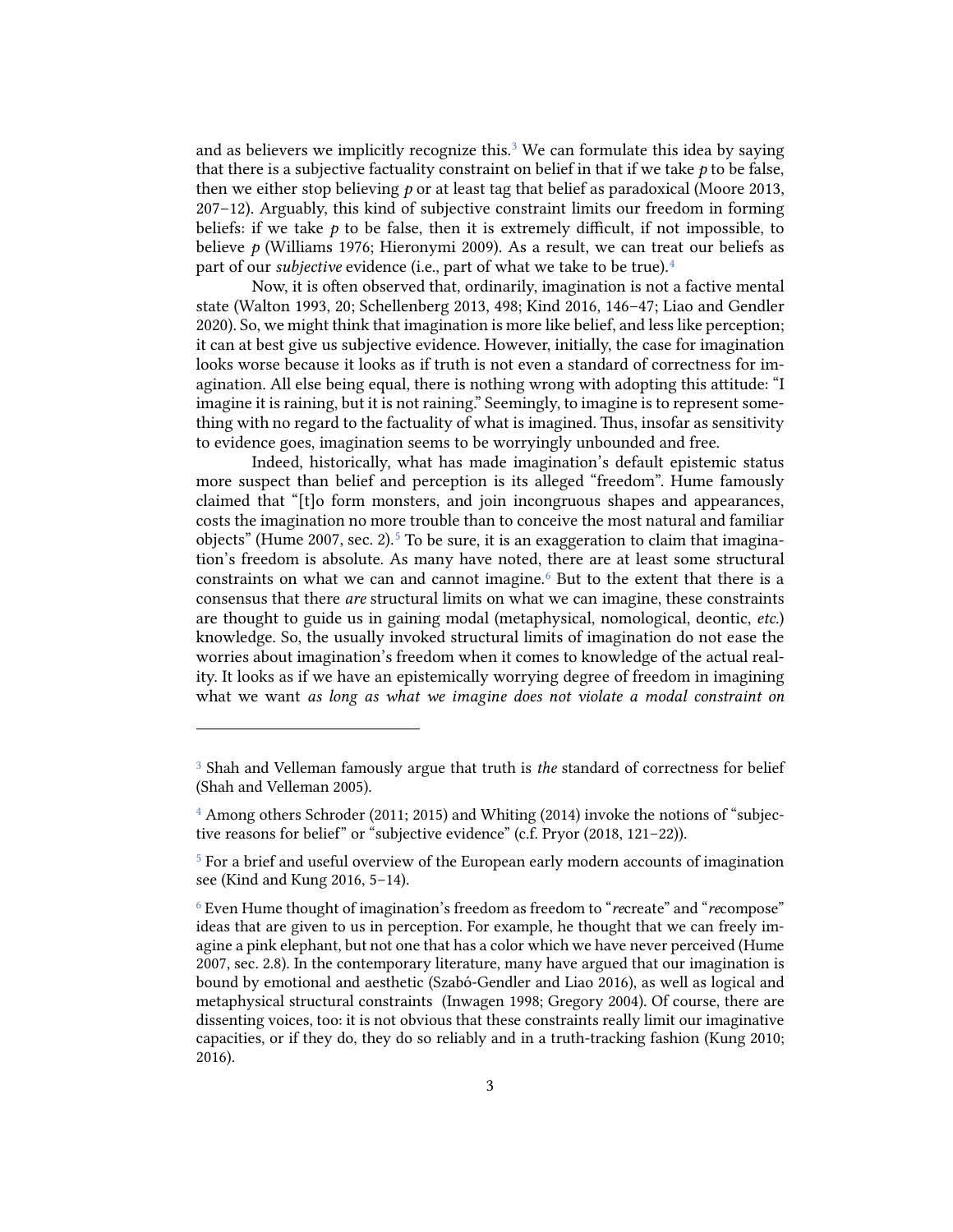*imagination*. But this latter qualification seems to impose neither psychological nor rational constraints on imagining possible states of affairs that are not true in the actual world – indeed, we seem to be free in imagining what we take to be actually false. And if that is right, then imagination does not seem to give us even subjective evidence: What we imagine seems to fly free from any constraints to represent the actual world as it happens to be. So, how could imagination be a reliable source of knowledge of actuality at all? This is at the core of the puzzle of imaginative use.

Now, I quickly outline the standard line of response to this puzzle. I will also explain how my own proposal in section 3 could advance the debate.

As the I-actualists have pointed out, although by default imagination does not have a factuality constraint, we can put a voluntary constraint on its use to make it aim at truth. Thereby, truth becomes a standard of correctness for those episodes of imagining (Langland-Hassan 2016; Kind 2016; 2018; Munro forthcoming). To use an example from Kind, suppose you were trying to decide whether a car seat would fit in the back of your car. In that case, you choose to imagine in such a way that there would be something wrong with your imagination if what you imagined did not fit the actual world in the relevant way. [7](#page-3-0) In our example, we choose to imagine in such a way that if we get the comparative dimensions of objects in the actual world wrong, and we learn this, then we would classify our imagining as problematic. That introduces a rational, and perhaps even psychological limit on imagination: There is an air of a Moorean paradox in saying that "I imagine *whether* the car seat would fit in the back of the car, although it does not." Thus, in virtue of the specific use we put imagination to, we classify some episodes of imagining as veridical or non-veridical under at least one aspect of reality, and under these conditions, we classify the nonveridical cases as problematic. By so doing, we may start treating imagination as giving us subjective evidence.

My proposed solution to the puzzle of imaginative use (in section 3) will also be an I-actualist view, though I take the view one step further. First, I accept the general idea, namely that although imagination *per se* does not aim at truth, we can put a voluntary constraint on imagination to make it aim at truth. Following Munro (forthcoming), I call this *actuality-oriented imagining.* Note that advocates of this view do not postulate a distinct faculty of imagining. Rather, they specify a set of conditions under which what one imagines becomes part of one's subjective evidence.

But second, I add: Although actuality-oriented imagining *per se* is not a factive mental state, when it is used for *intending*, it becomes a factive state. That is, although actuality-oriented imagining *per se* can only give us subjective evidence, there is a kind of actuality-oriented imagining that gives us objective evidence. Again,

<span id="page-3-0"></span><sup>7</sup> As Munro (forthcoming) observes, the veridicality constraint on imagination seems to be different from the veridicality constraint on perception in the following way. When, for example, I imagine whether the car seat fits in the back of the car, I may imagine the car seat as blue, yellow, or any color. Since I am interested only in the size of what is imagined, there is no veridicality constraint with respect to the color of what is imagined. With perception, however, I do not seem to have the freedom to dismiss certain aspects of the object as unrelated to the question of veridicality.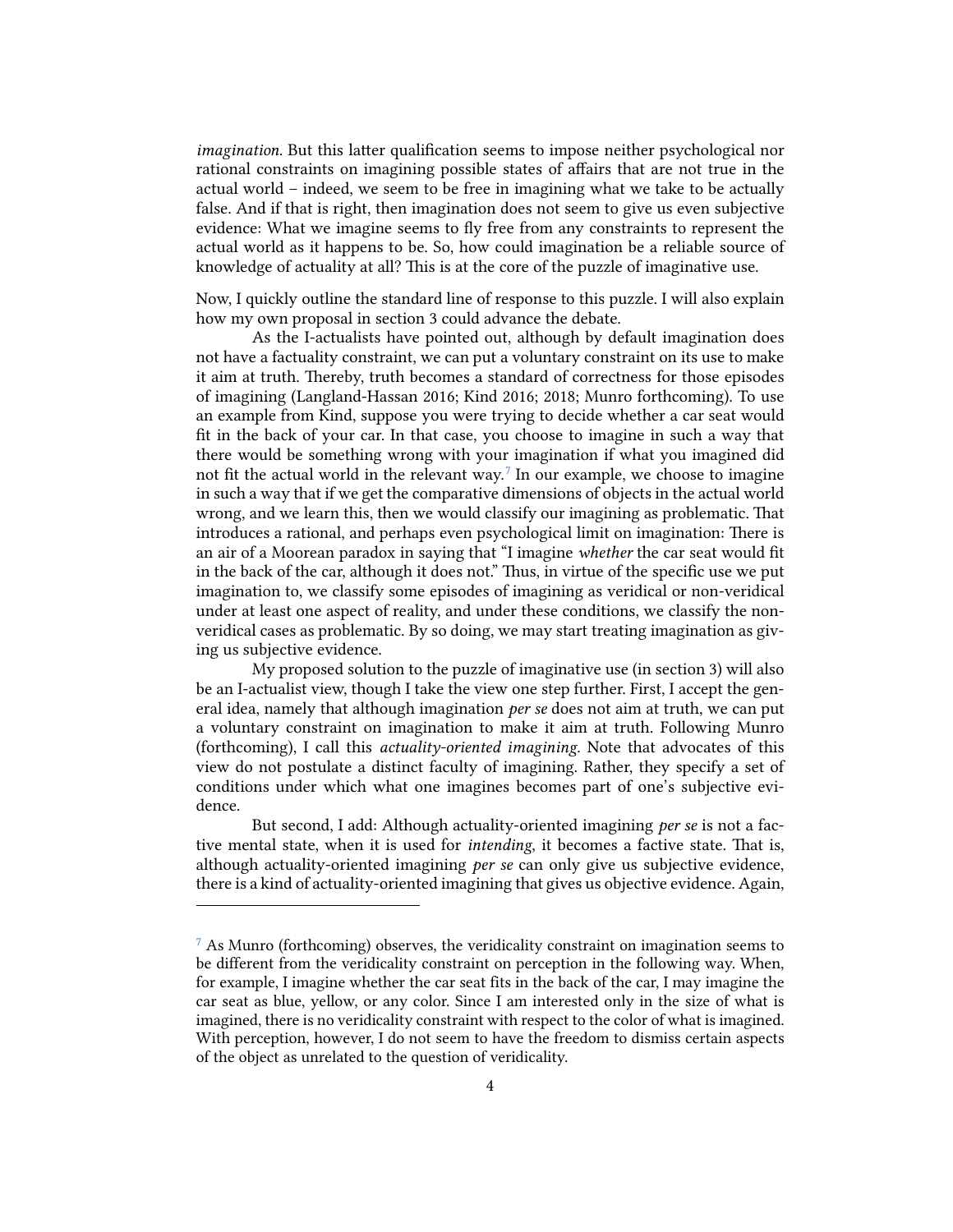I do not identify a different faculty of imagining, either. Rather, I specify a set of conditions under which, necessarily, what one imagines is true.

The I-actualist theories (including my own) can explain the puzzle of imaginative use by noting that, on the one hand, we are justified to think of imagination as a faculty which can afford neither subjective nor objective evidence about the actual world. That is, *unconstrained* imagination is neither factive nor is truth one of its standards of correctness. On the other hand, we are mistaken, and our mistake leads to the puzzle of imaginative use, if we conclude that for all distinct kinds of imagining, to imagine  $p$  is to represent  $p$  regardless of whether  $p$  is true. For example, when I imagine *whether* the car seat fits in the back, I treat that episode of imagining as evalu-able by facts about the dimension of object in the actual world.<sup>[8](#page-4-0)</sup> As a result, with actuality-oriented imagining, what I imagine is a source of subjective evidence. And as I will argue when we use imagination to form intention, to imagine *p* is to represent  $p$  only if  $p$  is true. Under these conditions, imagination gives us objective evidence.

Thus, although it makes sense to treat unconstrained imagination as not even giving us subjective evidence, there are conditions under which imagination can be a source of subjective or objective evidence. But to make the case for imagination as a source of objective evidence, I need to first introduce the puzzle of practical knowledge.

## 1.2. The puzzle of practical knowledge

e term *practical knowledge* has a long philosophical legacy, going back at least to Aristotle.<sup>[9](#page-4-1)</sup> Variations of this term continued to have a certain pride of place for many medieval philosophers from al-Fārābī and Avicenna to Aquinas. [10](#page-4-2) But famously, Anscombe complained that in the modern period, we have lost track of this notion:

Can it be that there is something that modern philosophy has blankly misunderstood: namely what ancient and medieval philosophers meant by *practical knowledge*? Certainly in modern philosophy we have an incorrigibly contemplative conception of knowledge. Knowledge must be something that is judged as such by being in accordance with the facts. The facts,

<span id="page-4-0"></span><sup>&</sup>lt;sup>8</sup> In some cases, we imagine whether something is true-in-fiction. For example, we imagine whether a dragon would fit in the back of our car.

<span id="page-4-1"></span><sup>9</sup> From Book I of the *Nicomachean Ethics*, Aristotle emphasizes that practical knowledge is unique because of its relation to action, and its involvement of particulars. The thesis that practical knowledge is different in form and autonomous from theoretical knowledge is a trademark of even contemporary Aristotelian ethics (Nussbaum 1992; 2001).

<span id="page-4-2"></span> $10$  Arguably, al- Fārābī (Black 1995, 452–56), Avicenna (Black 1995, 456–60), and Aquinas (Schwenkler 2015, 10–17; 2019, chap. 6) depart from Aristotle by holding that ultimately, practical knowledge depends on theoretical knowledge. However, they can endorse the dependency of practical to theoretical knowledge, while maintaining a difference in form between the two kinds of knowledge (c.f. Black 1995, 458).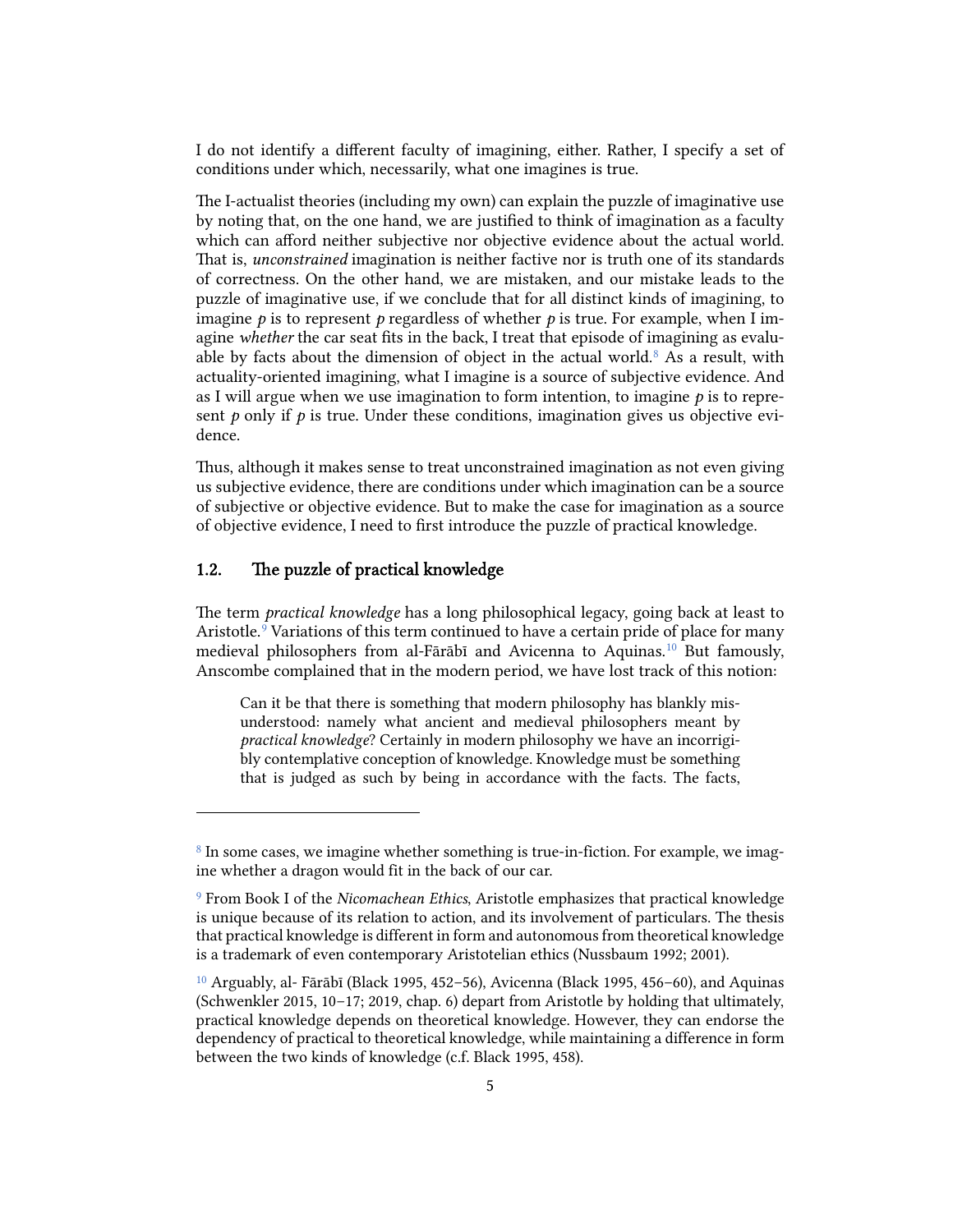reality, are prior, and dictate what is to be said, if it is knowledge. (Anscombe 2000, sec. 32)

What is elusive and puzzling about the notion of practical knowledge for modern philosophy is its supposed different form, and not the subject-matter (Anscombe 2000, sec. 33). The difficulty with accounting for the form of practical knowledge can be framed as a dilemma: Given certain assumptions about what we mean by knowledge and what we mean by a "practical" mental state, it seems as if when a mental state is knowledge, then it is not practical; and if it is practical, then it is not knowledge (Small 2012, 134).<sup>[11](#page-5-0)</sup> What are the assumptions that would get us here?

On the one hand, it seems clear that knowledge is a cognitive mental state. At minimum, a mental state is cognitive when it has an "indicative" content – that is content that is truth-evaluable (Archer 2015, 176). In this sense, knowledge is in the same boat as belief or hypothesizing or even fantasizing – what I believe and hypothesize can be true or false, what I fantasize is often false, and what I know is always true. However, many philosophers seem to think if knowledge is cognitive, then it has a mindto-world "direction of fit." That is, its content is regarded "not as a representation of what is to be brought about, but rather as a representation of what is" (Velleman 1992, 12). It may then seem that cognitive states are always posterior to facts they aim to represent. We may think this because we think were there no facts as to whether *p,* then no one could know *p.* So, seemingly, if "practical knowledge" is knowledge, then it is truth evaluable, and its truth-value must be determined by the fact that it aims to represent – a fact that exists prior to the mental state of knowing that fact.

On the other hand, we might think that a mental state is "practical" when its constituting attitude is "conative" or has a world-to-mind direction of fit. Desires are the paradigmatic examples of conative states – that is, a mental state whose content is regarded as a representation of what is to be brought about, and not (necessarily) a representation of what is the case. Because of that, conative states do not seem to be truth evaluable. As Mark Platts puts it, "the fact that the indicative content of a desire is not realized in the world is not yet a failing in the desire, and not yet any reason to discard the desire; the world, crudely, should be changed to fit with our desires, not vice versa" (Platts 1979, 257). To be sure, there is a state of affairs that desires represent (e.g., me eating the ice-cream) – but that state of affairs is one that the mental attitude, if causally efficacious, brings about, and at least typically not one that exists prior to the mental attitude itself. And so, we might be tempted to say if practical knowledge is genuinely practical, then it is about a state that does not yet exist, and thus it is not constituted by a truth-evaluable attitude.

In short, "practical" and "knowledge" seem to pull in opposing direction: The first expresses our active relation to change the world, the latter our passive observation of it. So, how can we make sense of the juxtaposition "practical knowledge"?

Now, in the "ancient and medieval" account of practical knowledge, which Anscombe endorses, this seeming tension is stated unapologetically:

<span id="page-5-0"></span><sup>&</sup>lt;sup>11</sup> Small presents this as an apparent dilemma, and does not endorse it.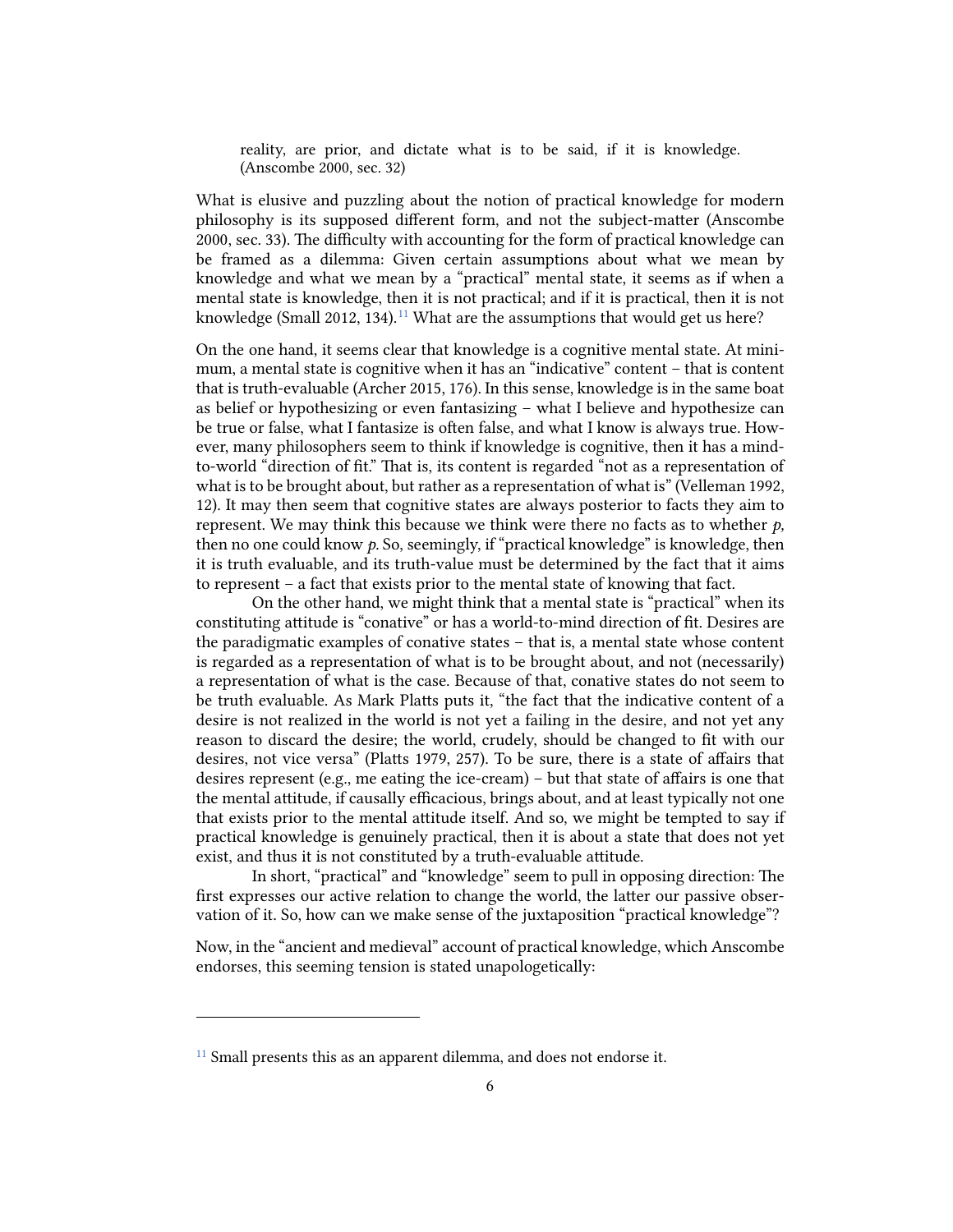[...] the account given by Aquinas of the nature of practical knowledge holds: Practical knowledge is 'the cause of what it understands', unlike 'speculative' knowledge, which 'is derived from the object known'. (Anscombe 2000, sec.  $48$ )<sup>12</sup>

Velleman speaks for many when he finds this account of practical knowledge "caus-ally perverse" and "epistemically mysterious" (Velleman 2007, 103).<sup>[13](#page-6-1)</sup> How can knowing  $p$  make it the case that  $p$ ? How can one know  $p$  if prior to forming the mental state there is no fact of the matter as to whether  $p$ ? How can knowledge of  $p$  be causally efficacious?

To be sure, it is easy to see how theoretical knowledge of *p* can be causally efficacious (Williamson 2000, 64). However, theoretical knowledge of *p* is causally efficacious only with respect to facts other than  $p$ . For example: I know there is an ice-cream in the fridge; I desire to eat it; I go and eat it. There is a sense in which both knowledge and desire can be employed to provide a causal explanation of my action: "He went to the fridge *because* he wanted an ice-cream, and he knew where to find it." Here, the causally efficacious knowledge is theoretical because  $p$  (e.g., ice-cream being in the fridge) is not brought about by knowing *p.* What is brought about is a different fact than what is known. But in case of a causally efficacious practical attitude like desire, what is brought about (e.g., me eating the ice-cream) is the same thing as what is desired – so,  $\dot{p}$  is brought about by desiring  $\dot{p}$ . Thus, our question is more precisely this: How can knowledge of *p* be causally efficacious with respect to *p* itself? This is what I call the puzzle of practical knowledge.

In this paper, I focus on the character of the mental aitude that constitutes practical knowledge. So, my question is this: How can we characterize the mental aitude that constitutes practical knowledge in such a way that we do justice to both its cognitive character and its practical character?

Many of the contemporary philosophers that are inspired by Anscombe frame this question in terms of characterizing the nature of *intention.* On the assumption that intention is the mental attitude that constitutes practical knowledge, it is thus asked: How can we characterize intention in such a way that we do justice to both its cognitive character and its practical character?<sup>[14](#page-6-2)</sup> I adopt this framework for the purposes of this essay.

Among others, Velleman (2007, 89), Setiya (2003, 371), and more recently Marušić and Schwenkler (2018, 309) try to solve this puzzle by identifying intention with a special kind of *belief*. To use the term employed by Marušić and Schwenkler, intentions are

<span id="page-6-0"></span><sup>12</sup> Anscombe cites *Summa Theologica*, Ia IIae, Q3, art. 5, obj. I. for reference.

<span id="page-6-1"></span><sup>&</sup>lt;sup>13</sup> Though, eventually, Velleman is sympathetic to Anscombe's idea.

<span id="page-6-2"></span> $14$  Of course, the non-cognitivists about intention just deny that intention has a cognitive character (e.g., see Bratman (1999)). For them, if there is a puzzle about "practical knowledge," it does not translate into a puzzle about unifying the cognitive and practical characters of intention. Here, I put aside the non-cognitivist option. The paper thus concerns a debate within cognitivism.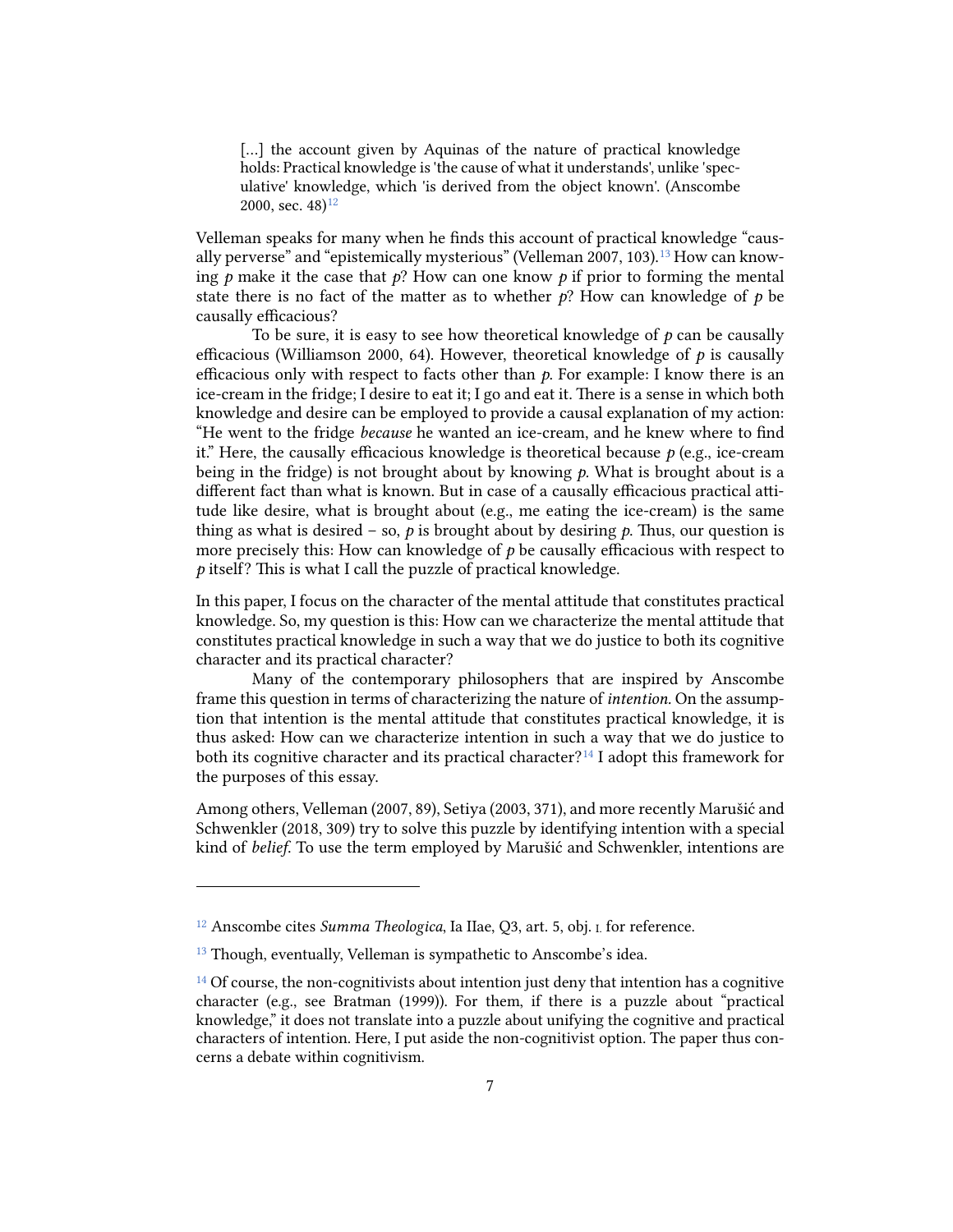"practical beliefs" – that is, beliefs about *what one is going to do* that are based on practical reasoning. Of course, one can also have a theoretical belief about what they are going to do (i.e., one could make a prediction about onesel). But on the Marušić and Schwenkler proposal, the difference lies in the grounding of that belief: the theoretical belief is formed by theoretical reasoning (i.e., reasoning about evidential relations), while the practical belief is formed by practical reasoning (i.e., reasoning about means-ends calculations). Some cognitivists emphasize Anscombe's proposal that whereas theoretical knowledge of what one is going to do is grounded in observation, intentions are identical with knowledge of what one is going to do that is justifiable only non-observationally. For example, consider the difference between me knowing that I am drawing a face on the paper, and someone else observing what I am doing and inferring that I am drawing a face. My knowledge of this act seems to be non-observational in that I do not *need* to observe myself to know what I am doing. By contrast, the others who see me doing this, can know that I am drawing a face only by inference from observation.

What these accounts share seems to be this: Intentions are identical with be-liefs that are grounded in a special way.<sup>[15](#page-7-0)</sup> The fact that they are beliefs explains their cognitive character. The fact that they are grounded in a special way is supposed to explain their practical character. Since these accounts identify intentions with the cognitive attitude of belief, they are called "Strong Cognitivism." By contrast, "Weak Cognitivists" hold that intentions include or entail beliefs but are not identical with them. Typically, weak cognitivists have a two-tier explanation: the belief component of intention explains its cognitive character, while the non-belief component explains its practical character (Paul 2009, 3; Clark 2020, 308).

In this paper, I argue for a different kind of Strong Cognitivism. My goal is to outline an view which, on the one hand, denies that intentions are beliefs or even entail beliefs. And on the other hand, it remains a "strong" form of cognitivism– that is, it holds that intentions are *identical* with a truth-evaluable attitude, namely creative imagination.

## 2. The *Akbariyya* background

The view that I am going to develop in section 3 gets its inspiration from the writings of the central figure in the history of Islamic Sufi thought, Ibn 'Arabi.[16](#page-7-1) To be sure, his full theory of imagination is multifaceted, and too complex for our purposes.<sup>[17](#page-7-2)</sup> But I think there are good reasons to narrow our gaze and focus on a specific aspect

<span id="page-7-0"></span><sup>15</sup> Though it is not obvious that for Anscombe, practically knowing *p* entails *believing* p (Small 2012, 143–46).

<span id="page-7-1"></span><sup>16</sup> Ibn 'Arabi was revered as *al-Shaykh al-Akbar* ("the Greatest Shaykh"), and for that reason, his followers were called the *Akbariyya*. I use the phrase not in a strict sense, but similar to how philosophers use terms like Aristotelian or Kantian.

<span id="page-7-2"></span><sup>&</sup>lt;sup>17</sup> For instance, Henry Corbin (2014) offers a book-length account of the relation between Ibn 'Arabi's account of imagination and his ontology.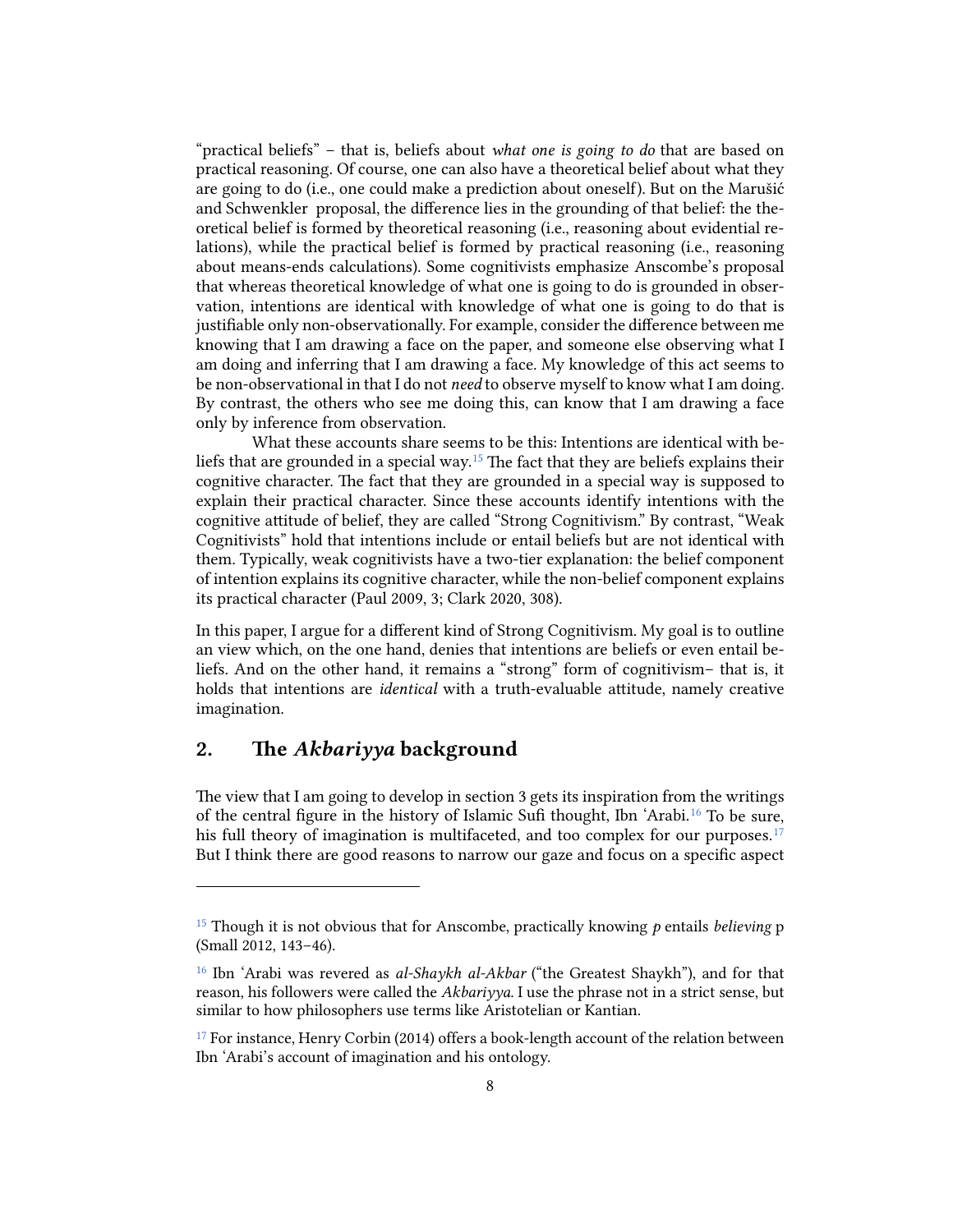of his theory of imagination here. I will argue that by so doing we can uncover an interesting and often neglected relationship between the notion of practical knowledge and imagining.<sup>[18](#page-8-0)</sup>

Now, my reconstructive approach to Ibn 'Arabi's account of imagination loosely parallel Anscombe's approach to Aquinas. As I mentioned above, in developing her view, Anscombe makes an explicit reference to Aquinas' account of practical knowledge. However, in fact, in giving his theory of practical knowledge, Aquinas was much more concerned with offering an account of God's knowledge of the created world than with an account of human action (Paul 2009, 2–3; Schwenkler 2019, 157). Anscombe extracted an account of our ordinary cognitive relation to our intentional actions from the Thomistic view of divine knowledge in creating the world. Likewise, I will focus on Ibn 'Arabi's account of God's knowledge in creating the world in order to extract an account of ordinary human practical knowledge from it. I will briefly discuss the merits and limits of extrapolating an account of human practical knowledge from a theory of divine knowledge in section 4.

## 2.1. Knowing oneself by knowing what one does in the world

e first paragraph of the first chapter of the *Fuṣūṣ* contains a central doctrine of Ibn 'Arabi's theology. Commenting on the creation of Adam, he claims that God created mankind to know Himself<sup>[19](#page-8-1)</sup>:

The Real, from the perspective of His Names, wanted to see the essences of His uncountable Most Beautiful Names (*ʾasmā ḥusnā*), as they really operate, or if you wish, say to see His Essence, in an all-inclusive being containing all of them and qualified by existence. Through this being, His mystery will be revealed to Him. (al-'Arabi 2015, 16  $(48)^{20}$ 

Here, the "all-inclusive being containing all of" God's Names is humanity. For Ibn 'Arabi, the Names represent God's manifest attributes, as he distinguishes them from His hidden attributes (Sells 1988, 137). On his account, each creation in the world reflects only a subset of God's manifest attributes – but humanity reflects them all together.  $21$ 

<span id="page-8-0"></span><sup>&</sup>lt;sup>18</sup> My aim here is a modest historical reconstruction of only one aspect of Ibn 'Arabi's epistemology of imagination. For a more comprehensive historical analysis, see William C. Chittick (1989).

<span id="page-8-1"></span> $19$  To keep things consistent with the passages from Ibn 'Arabi, I will use capitalized masculine pronouns for God.

<span id="page-8-2"></span> $20$  I primarily rely on Abrahamov's translation (2015), and I check it against Austin's translation (al-'Arabi 1980), and the original Arabic (al-'Arabi 2001). The page numbers are from Abrahamov, supplemented with page numbers from Affifi's Cairo 1946 edition in parenthesis.

<span id="page-8-3"></span> $21$  The thesis that humanity contains all of God's Names (or, Essences) is a fairly familiar reading of the Quranic verses 2:30-33, where it is said that God taught Adam "the Names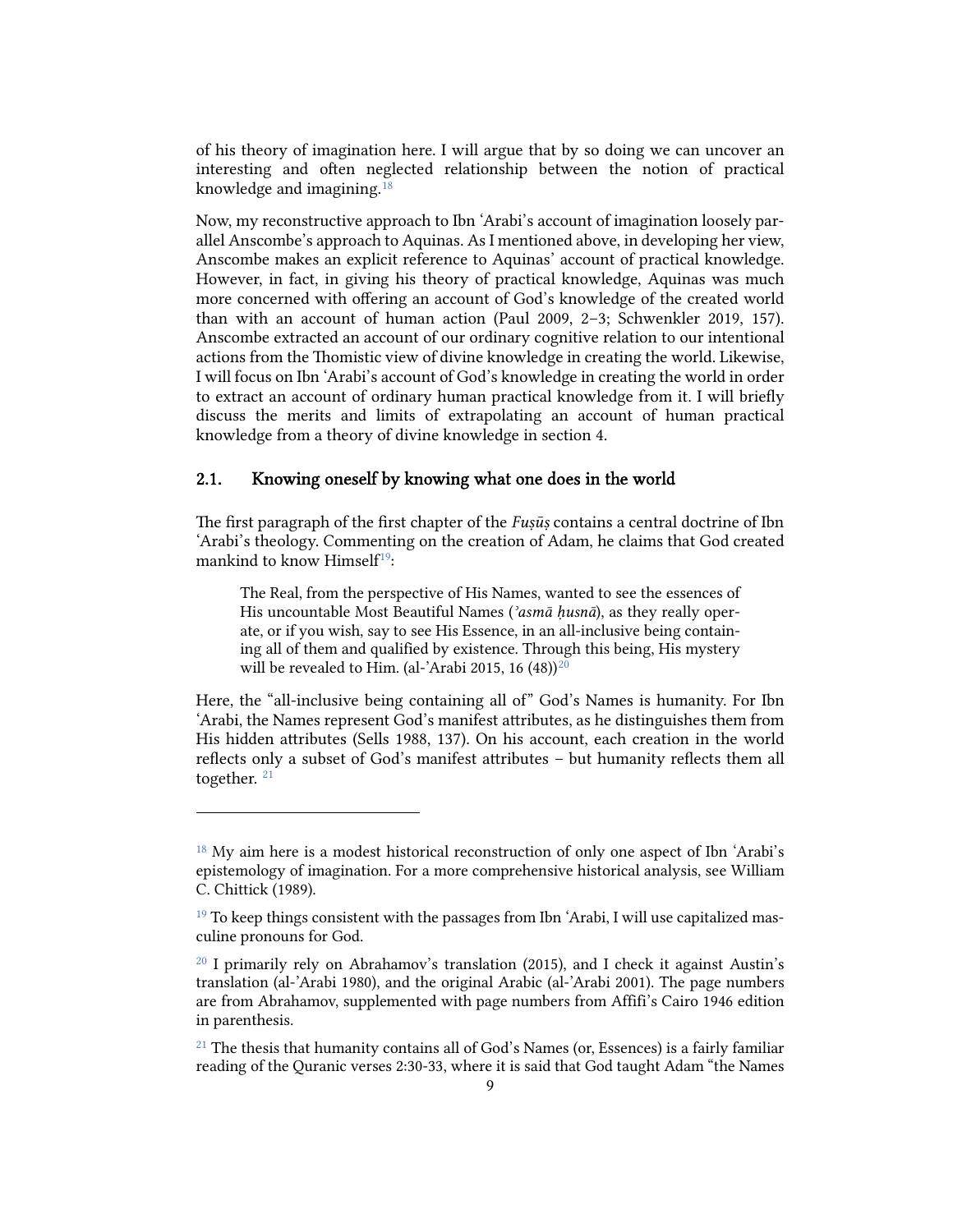For our purposes, the interesting aspect of this theological claim is this: Ibn 'Arabi holds that God's knowledge of His creation is a specific kind of self-knowledge. On the account that I will develop in section 3, our practical knowledge is a similar kind of self-knowledge. So, I want to reflect on the features of self-knowledge that, on the Akbariyya account, a creator can acquire through her creations.

In the sentences that immediately follows the above passage, we get a first glimpse of the character of this kind of self-knowledge that God gains by creating humanity:

For one's self seeing is not like one's seeing oneself in another, as it were in a mirror. [22](#page-9-0) (The reason for this preference) is that the mirror reveals to the seer himself in a shape which is given by the substrate (*maḥall*) which one observes. If such a substrate does not exist and does not appear to the seer, he cannot see himself. (al-'Arabi 2015, 16 (48-49))

Ibn 'Arabi claims that by performing an action, namely creation, God acquires a kind of self-knowledge that otherwise would not be available to Him. Crucially, the claim is that, even God could not acquire this kind of self-knowledge had He not brought about something distinct from Himself in the world. What is being denied then is the identity of two kinds of self-knowledge. On the one hand, we have what we may call *purely reflective self-knowledge.* is is the knowledge that I may claim to have of myself in isolation from the rest of the world – maybe the Avicennian "floating man" or the Cartesian *cogito* exhibit such possibilities. Indeed, even if there are reasons to be skeptical that purely reflective self-knowledge is possible for finite minds like ours (i.e., to doubt that I can know myself without reference to any other object in the world), it looks as if God could know Himself that way. Ibn 'Arabi is not denying this form of self-knowledge in general or for God. However, he is denying the identity of purely reflective self-knowledge with another kind of self-knowledge; we may call this latter form *external self-knowledge*. Presumably, prior to creation, God already has purely reflective self-knowledge. He knows all that there is to know about Himself in isolation from the created world. But on Ibn 'Arabi's account, God acquires a further form of self-knowledge via creation, one which is irreducibly distinct from what He already knew – otherwise the story about self-knowledge as the explanation of His creative act would fall flat.

As Ibn 'Arabi puts it, for external self-knowledge to be possible, a "substrate" in the world must be realized which is distinct from the self that is the subject-matter of self-knowledge. And yet, in virtue of being produced by the subject of selfknowledge, this external substrate reflects something about the subject. His famous

<sup>–</sup> all of them" to distinguish Adam from the other creatures. Ibn 'Arabi also often cites a famous *ḥadīth* from the Prophet: "Whoever knows himself knows his Lord" (al-'Arabi 2015, 37 (69)). If humans can know God by knowing themselves, it seems to follow that God's essence is represented in humanity. Although the authority of this *ḥadīth* is disputed, it can be found in the main Sunni (*Al-Ṣiḥāḥ al-Sitta*) and Shia (*al-Uṣūl al-Arbaʿa*) sources.

<span id="page-9-0"></span><sup>&</sup>lt;sup>22</sup> Translation modified to match Austin's rendering of the last clause (al-'Arabi 1980, 50).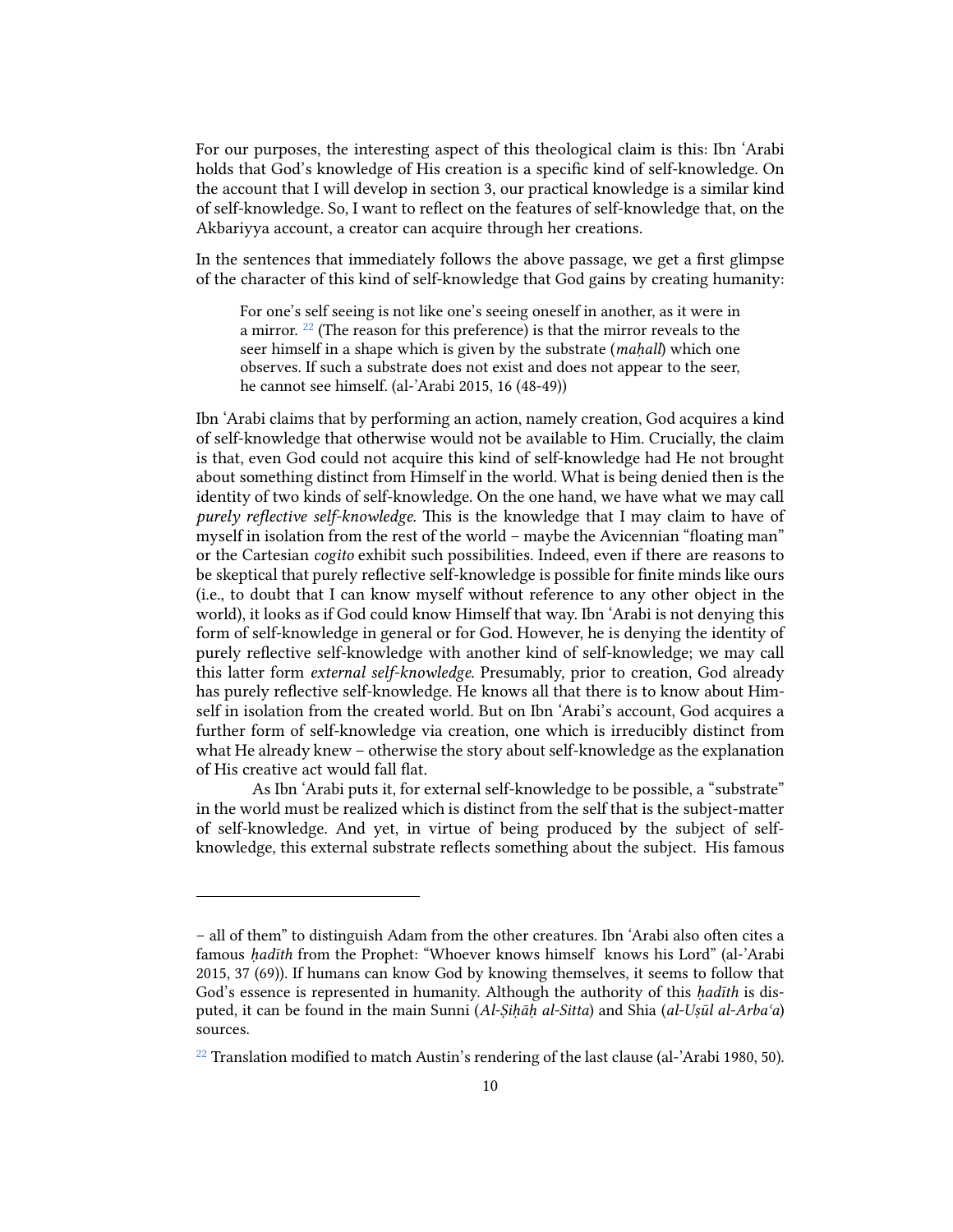analogy of mirror makes the point more vivid. [23](#page-10-0) Even if I could sense my own body without observing it (if I can know where my feet are without needing to observe them), there is another sense of seeing my own body when I look at a mirror outside myself – the mirror is a "substrate" or "location" [*maḥall*] for that which reflects me. Likewise, even if I could know myself as a floating man in void, there is a distinct form of knowing myself that I can achieve only if I get to know what I produce in the world as *my* doing.

In short, the first lesson I want to draw from the Akbariyya conception of divine knowledge of the created world is the distinction between purely reflective and external self-knowledge. Importantly, what God learns from external self-knowledge is *not* an account of what is already in His head: that is, it is not as if He observes external objects and then infers that He had this-or-that idea in His head. Again, prior to creation, God already knows all of His own ideas. Rather, with external selfknowledge, one learns something about oneself that is beyond and above the set of representations and ideas in one's head. Thus, an underlying assumption of the Akbariyya view is this: What is there to know about oneself is not exhausted by knowing the content of what is "in one's head." Self-knowledge is sometimes knowledge of what one does in the world.

#### 2.2. External self-knowledge by creative imagining

What kind of mental attitude constitutes external self-knowledge? To be sure, since it is a form of knowledge, the attitude in question must be cognitive (i.e., an attitude which is truth evaluable). However, as I noted earlier, cognitive attitudes are not limited to belief. Accordingly, we do not need to think that this knowledge is necessarily constituted by belief.[24](#page-10-1) In what follows, I show that for Ibn 'Arabi, *creative imagination* constitutes external self-knowledge.

Chapter six of the *Fuṣūṣ* contains a compressed account of Ibn 'Arabi's theory of imagination. In the first part of the chapter, Ibn 'Arabi distinguishes between false im-agination [wahm] and imagination proper [khayāl] (al-'Arabi 2015, 55 (85)).<sup>[25](#page-10-2)</sup> Though

<span id="page-10-0"></span> $^{23}$  Much has been written about this analogy and its different uses in the Sufi tradition. A recent book-length treatment can be found in Zargar (2017).

<span id="page-10-1"></span><sup>24</sup> Two notes are in order: *First*, I am assuming that knowledge is constituted by cognitive attitudes, but not necessarily belief. So, on my account, when I know imaginatively, it is not that I imagine  $p$ , then form a belief  $p$  on that basis which amounts to knowing  $p$ . Rather, I imagine  $p$  in such a way that it amounts to knowing  $p$  (and the same could be said about perceptual knowledge). *Second*, it is one thing to say that knowledge is constituted by belief, imagination, *etc.*, and another thing to say that knowledge is analyzable in terms of those attitudes. By analogy, I could hold that being a living human is a state that is constituted by having body parts, without holding that the state is analyzable by adding up those body parts.

<span id="page-10-2"></span><sup>25</sup> Though, his usage of *khayāl* and *wahm* in the rest of the text does not seem to reflect this distinction consistently.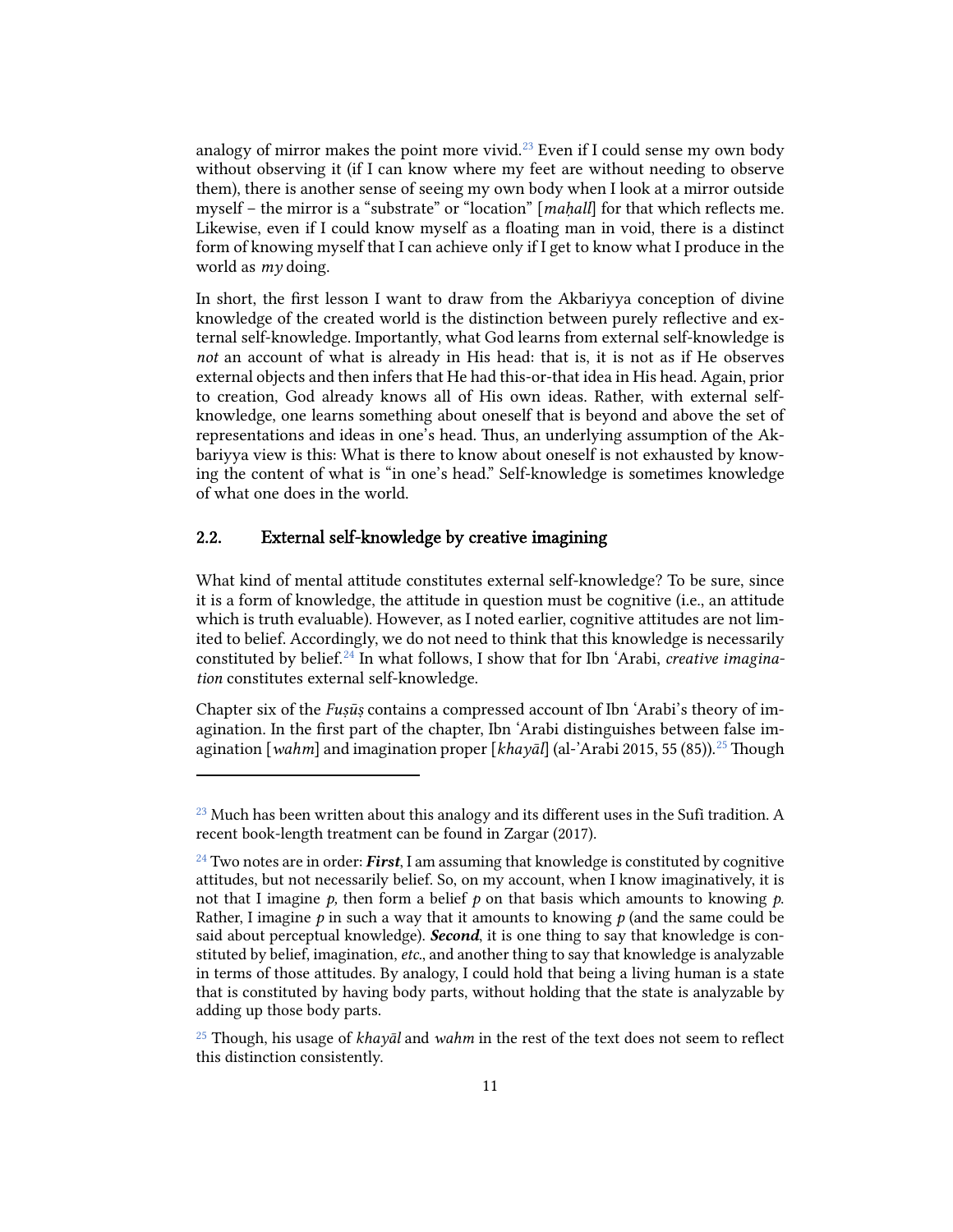what is more relevant to our question appears in the second part of this chapter, when he characterizes God's creation as an act of imagination. Notably, he starts by contrasting the creative aspects of ordinary imagination with the creative aspect of the imagination of a sage or the gnostic [*al-ārif*]:

Through the power of fancy [*wahm*] every human being creates in his faculty of imagination [*khayāl*] that which has existence only in this faculty. This is the general matter. The gnostic creates through spiritual aspiration (*himma*) that which has existence outside the substrate of his spiritual aspiration […] (al-'Arabi 2015, 57 (88))

Ibn 'Arabi starts by noting that in one sense, every act of imagination is creative. In the ordinary cases, when one imagines, an imaginary object is created in one's mind. However, this is *not* the sense of "creative imagination" that we are interested in.

Rather, as I use the term, *creative imagination* labels the kind of power that Ibn 'Arabi attributes to the imagination of the gnostic and God. Already in the above passage, Ibn 'Arabi contrasts the creative imagination of the gnostic with common imagination by saying that the *object* of the gnostic imagination is created in a "substance" in the world (and not merely in the mind). Here, crucially, he accounts for a mental activity whose final product is an extramental object in the world. The gnostic imagines (i.e. a mental activity) in such a way that its final product (i.e., the imagined object) is in the world.

By analogy, consider an artist who imagines a painting but never puts it on canvas. Here she uses a mental activity to create a mental object. But ordinarily, a painter's mental activity of imagining results in creating a representation as an extramental object in the world. To be sure, we could say that her imagination merely creates an object in the head, and then her body parts move to bring that object about. With that description, the painting on canvas is a physical object that is quite accidentally related to the painter's imagination. However, Ibn 'Arabi's account of the gnostic creative imagination seems to give us an alternative model for thinking about such creative acts. On this alternative account, even if there are mental objects that are used in the process of creative imagining, the final object of the mental act of imagination is "that which has existence outside the substrate of his spiritual aspiration." So, the created object outside the mind (in our example, the painting) is an essential part of the process of imagining, namely, it is the final created representation.

In this sense, Ibn 'Arabi's notion of creative imagining is what I call an *extramentalist* conception of imagination*:* it is a kind of imagining where the final product of the activity of imagining is not an image in the mind, but something in the external world. According to this extramentalist account, while representing is a mental activity, the final representation itself does not need to be mental. I can represent a bird by having a mental imagery in my head, or I can represent a bird by drawing it on a paper, or by waiving my arms. These are all representations, and they are products of my mental activity of representing – in one, I use mental images to represent, and in the others, I use a pen and paper, or my arms to represent.

Crucially, extramental representations can still be cognitive in that they can be evaluated for their veridicality and truth. For example, suppose I wanted to know how many birds our outside my window. I could imagine by constructing a mental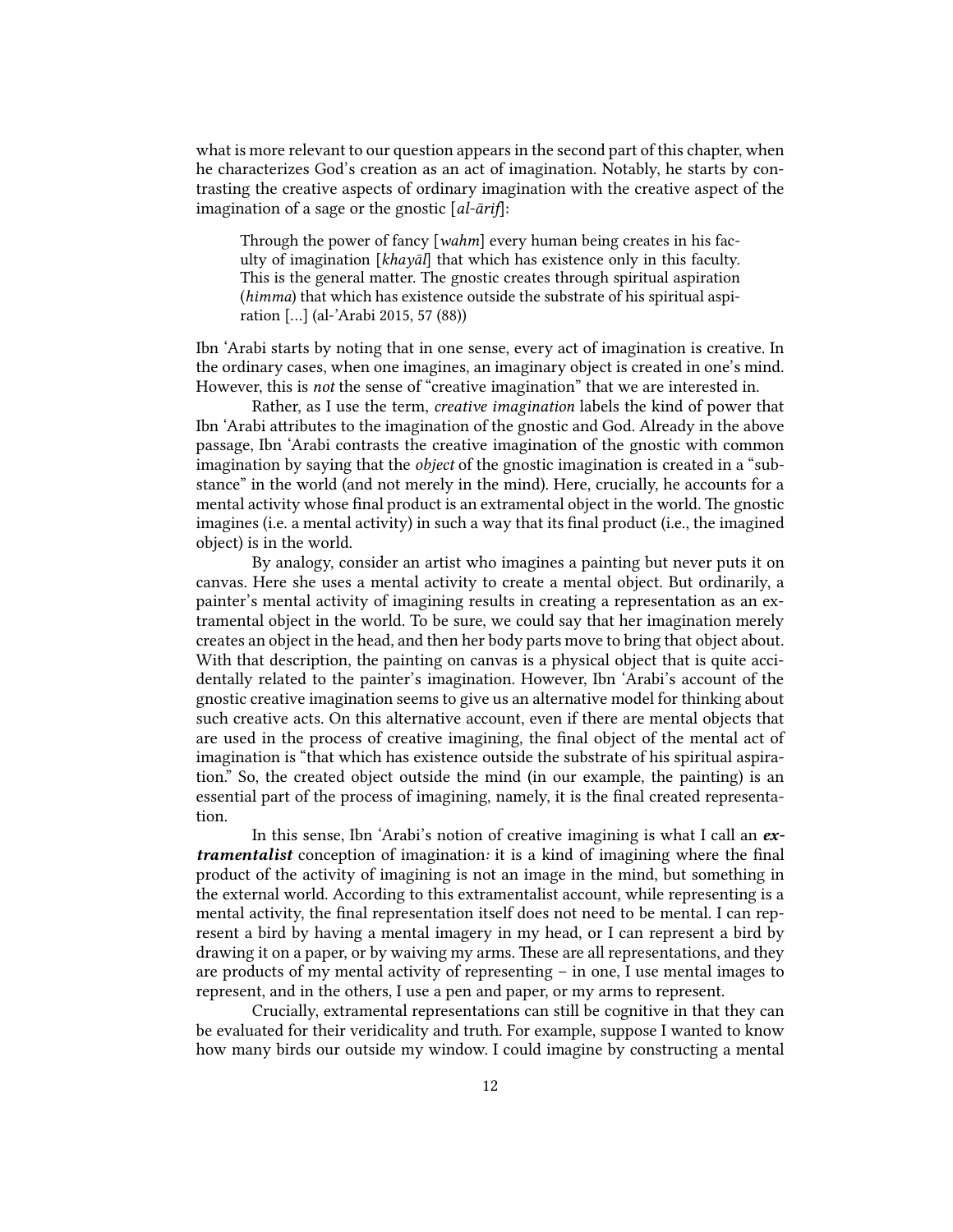image of two birds, or I could imagine by drawing two birds on a paper. In either case, the representation is veridical just in case there are two birds outside my window.

In short, the attitude that constitutes Ibn 'Arabi's notion of external self-knowledge has an extramental character: While it is true that it is a form of cognitive representation, it is one that is realized in the world, as he puts it, in a "substrate".

But the above example of drawing two birds on a piece of paper is somewhat misleading as an example of God's creative imagination. That is so because in that example, what is presented extramentally can just as well be presented mentally. But recall that for Ibn 'Arabi, God's creative act gives him access to a form of selfknowledge that otherwise would not be available to Him. So, although my drawing of two birds on paper is an instance of extramental representation, it is not yet an instance of the Akbariyya conception of creative imagination.<sup>[26](#page-12-0)</sup> So, what more is required?

As I use the term, a representation is *fully determinate* just in case for every property *F*, there is a fact of the matter as to whether what is represented is *F* or not. On the Akbariyya account, the difference between creative and non-creative imagination lies in this: Creative imagination is an extramental representation where the representation in question is necessarily fully determinate. Non-creative imagination, mental or extramental, is not fully determinate. Let me explain this.

First, it is easier to see how this view works for non-divine agents. For example, when I imagine a car seat fiing in the back of my car, the imagined object does not have an exact color shade, nor does it have an exact chemical constitution. Even when I put a factuality constraint to imagine the size of the car seat, it is likely that it will not matter whether the imagined object is 7.2222212 inches wide or 7.2222211 inches wide. But Ibn 'Arabi's claim is that, for what is created via creative imagination, a fully determinate representation is required. Why?

The reason is that *creative* imagination is an extramental representation where the created representation is identical with what I happen to be creating in the world. That is, via creative imagination (i) *what* I create is a particular extramental representation; and (ii) *what is represented* is that which I create. That is, an episode of creative imagination gives us an extramental representation *r* of a *particular* object *x* where  $r=x$ . But since *x* is an existent object, its particular properties must be fully determinate. Thus, *r* is fully determinate.

This explains why Ibn 'Arabi holds that even God's mental images are not as fully determinate as His creative imaginations. To be sure, he maintains that *qua* universal [*al-umūr al-kulliyya*] or the intelligible [*al-maʿqūlāt*], God's thoughts are as determinate as thoughts about universals can be (al-'Arabi 2015, 20 (51)). But he insists that God's thoughts *qua* universals (i.e., God's "hidden *[bāṯin]*" thoughts) cannot "admit particularization and division" (al-'Arabi 2015, 21 (52)). Via creative

<span id="page-12-0"></span><sup>&</sup>lt;sup>26</sup> Remember that the painter example was just an analogy. Here I explain the limits of that analogy.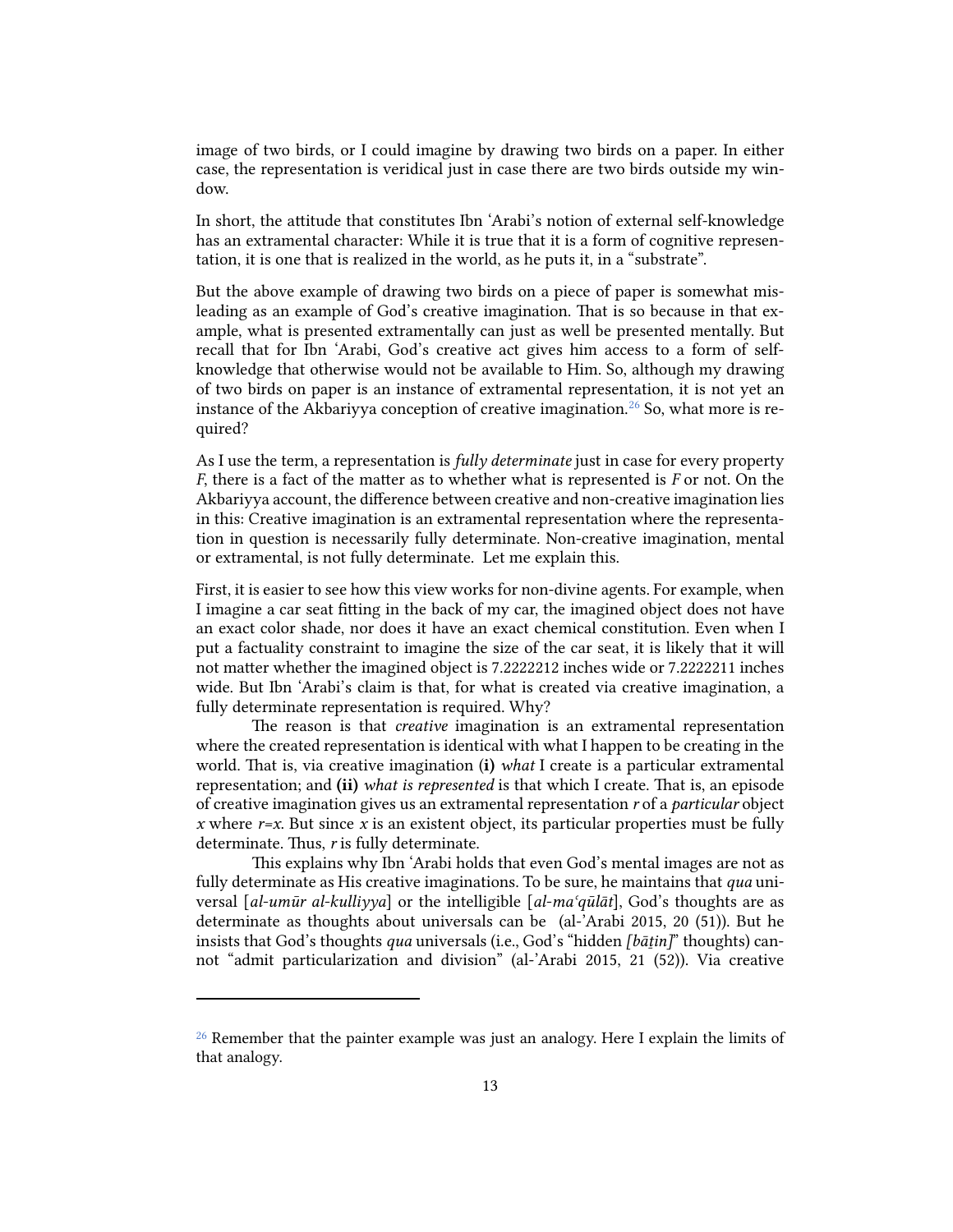imagination, God manifests [*tajalli*] His hidden properties, and His universal ideas becomes "qualified by existence" (al-'Arabi 2015, 16 (48)). It thus becomes a "manifest [*ẓāhir*]" object and acquires "concrete existence" [*wojūd 'aynī*]. But objects as concrete existences stand in particular relations (e.g., temporal relations, spatial division, *etc.*) to other particulars (al-'Arabi 2015, 20 (51)). As a result, there is a sense in which, even for God, objects of creative imagination are more fully determinate than the intelligible (al-'Arabi 2015, 20-21 (51-53)). They are fully particularized, otherwise they could not exist.

In short, creative imagination is supposed to be different from both mere mental imagination (e.g., when I create a mental image of a bird outside my window) and other sorts of extramental representing (e.g., when I draw a bird to represent a bird outside my window) in virtue of the fact that its content is fully determinate *because* (i) what it represents is a fully determinate particular object, and (ii) it is identical with what it represents. For example, when God creates a human being, say Ali, then Ali is the final product of God's creative imagination (i.e., he *is* the extramental image). So, in one sense, Ali is a representation. But *what* does Ali represent? What is the extensional object of that representation? He represents all the properties that are fully determinate by Ali *qua* an existent object. Ali thus represents Ali. But, finally, to return to the original question of this section: How is this an account of God's *self*knowledge?

In Ibn 'Arabi's view, creative imagination is God's way of knowing something about Himself that He could not possibly know via purely reflective methods. That is so because via creative imagination He learns what His mental ideas are *qua* fully determined particulars. Thus, God's idea of humanity qua a universal is not identical with his idea of Ali, because the latter is fully determinate as a particular. Hence, when God creates Ali, he represents to Himself something that He could not know otherwise. Crucially, the idea is not that God observes Ali, and then forms a further representation in His mind which amounts to his newly gained knowledge of his ideas *qua* particular. That cannot be the right account because the images "in God's head" would not be fully determinate. So, for Ibn 'Arabi, Ali himself is the representation that constitutes God's knowledge of His essence *qua* particular. To generalize, the extramental representations which are identical to what they represent (i.e., the final products of God's creative imagination) are the representation that constitutes God's external self-knowledge.

Thus, I suggest that we think about the Akbariyya view of divine external selfknowledge in this way: There are two sets of representations that God can have. One that is, so to speak, only in God's head. These representations cannot be fully determinate because they are not themselves existent particulars. The other set are extramental representations. These representations in virtue of being extramental are existent particulars and *qua* object are fully determinate. And in virtue of the fact that represent themselves, they are fully determinate representations. Via these, God knows His own ideas *qua* existent particulars.

I now turn to show how we can extrapolate an account of ordinary practical knowledge, from this account of divine external self-knowledge.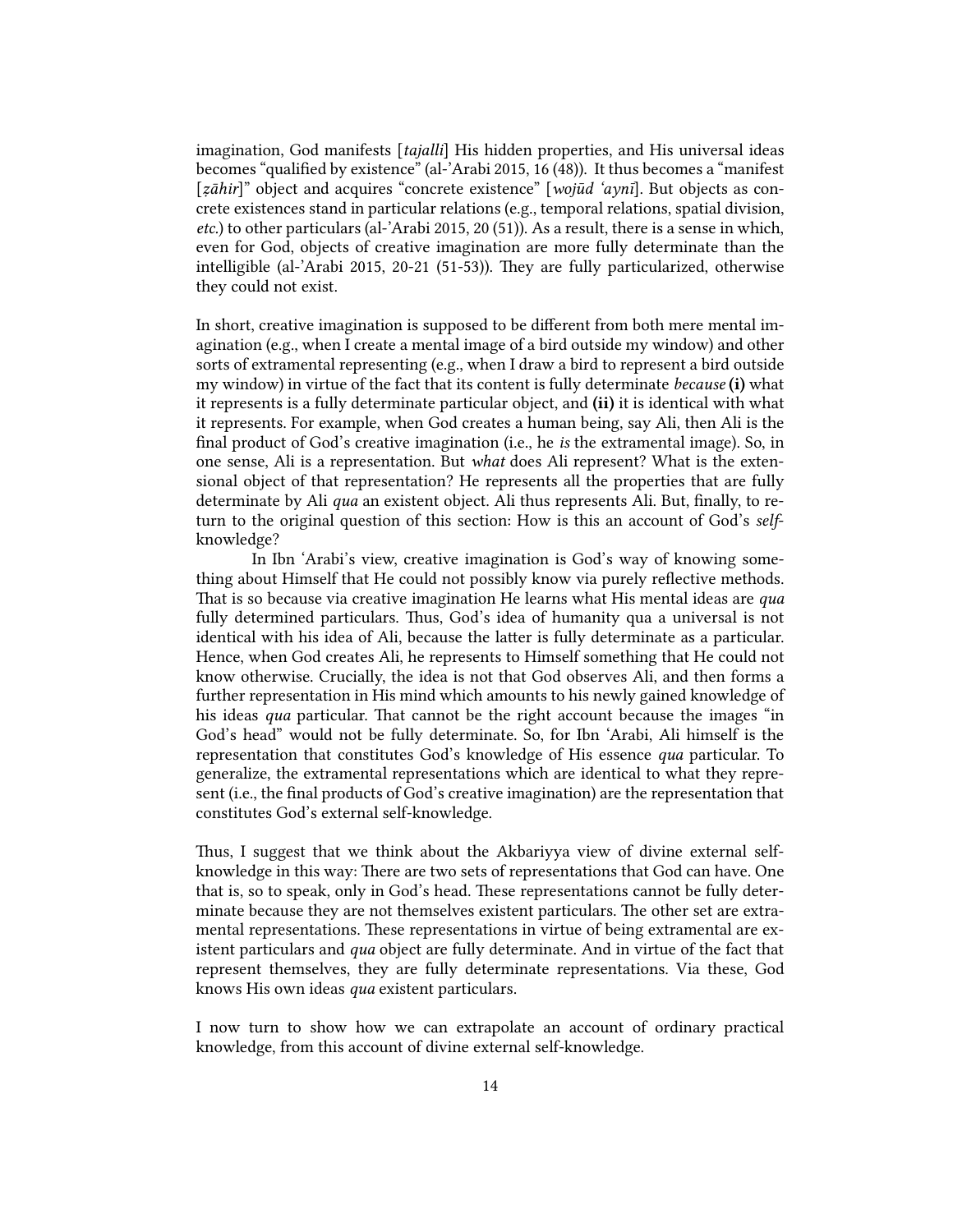## 3. Creative imagining and practical knowing

## 3.1. Three desiderata

There are at least three desiderata that any account of practical knowledge must meet:

D1. Practical knowledge must be accounted for as a kind of selfknowledge. It is knowledge of *what I am doing*.

D2. Practical knowledge must be accounted for as having a practical character (i.e., it is knowledge that is causally efficacious with respect to what is known).

D3. Practical knowledge must be accounted for as being constituted by a cognitive attitude (i.e. a representation of what is the case in the world in a truth-evaluable way).

I have already argued for D2 and D3 in section 1.2. The point about D1 was quickly mentioned in the same section, but I should unpack it a little more. Reconsider this case:

Circle: You see me picking up a sheet of paper. I draw a circle. You think "he is drawing a car." But I add a few more lines and you realize: "ah, he is drawing a face."

Let's suppose that Circle contains a description of an intentional action by me. Arguably, and I will assume this for the sake of this paper: I can intentionally draw a face only if I know that I am drawing a face.[27](#page-14-0) Call this the *PKI* assumption. Granted the PKI, what is the character of the knowledge that is required for intentional action?

It helps to look at this via a contrast. In Circle, you come to know what I am doing by relying on observational evidence. And it seems natural to describe your attitude as coming to *believe* that I was drawing a face on the basis of that evidence. Your knowledge is, of course, theoretical because it is neither knowledge of what you are doing (contra D1), nor is it causally efficacious in the relevant sense (contra D2). But how should we characterize *my* knowledge of what I am doing?

First, in contrast to you, I do not need to rely on observation to infer what I am doing. That is, observational evidence does not ground my knowledge (Anscombe 2000, section 28). As we will see, I do not think this means that the ground of my practical knowledge is non-evidential (c.f. Small 2012; Marušić and Schwenkler 2018). Rather, on my account, the knowledge in question is quite literally self-evident, that is, what is known provides evidence for itself.

<span id="page-14-0"></span> $27$  In section 1.2, I mentioned that this paper is written with the assumption that intention is a constitutive part of practical knowledge, and thus, intention has a "cognitive" character. Here, I am making the further assumption that intentional  $\varphi$ -ing entails having practical knowledge that one is *φ*-ing. For a classical defense of the view, see Anscombe (2000, section 6)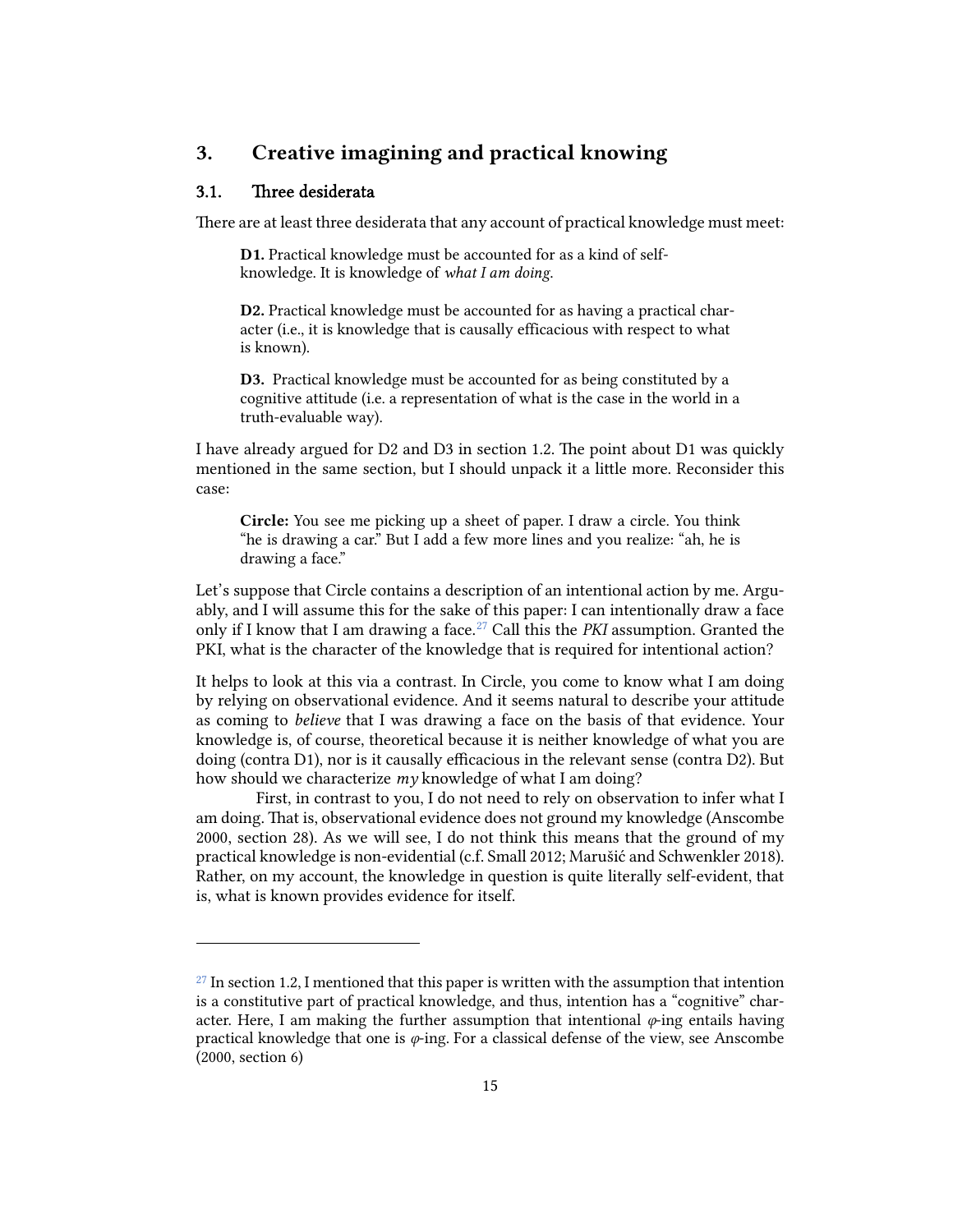Second, consider the moment in time  $t_1$  when I intentionally start to draw the face. Even if at  $t_1$  you *could* know that I am about to draw a face (e.g., because you know my habits so well), I *must* know at  $t_1$  that I am drawing a face. Otherwise, given PKI,  $t_1$  would not be the moment in time where I *intentionally* start to draw the face. Of course, sometimes we change our plans. For example, suppose that at  $t_1$ I intend to draw a car, at  $t_2$ I draw a circle; but at  $t_3$ I change my mind and start turning the circle into a drawing of a face. Given PKI, the correct description of what I intentionally do is this: from  $t_1$  to  $t_2$  I am intentionally drawing a car, and thus at  $t_1$ I must know that I am doing this – albeit this project never comes to an end. [28](#page-15-0) And from *t3* until I am done, I am intentionally drawing a face, and thus from  $t_3$  onwards I must know that I am drawing a face.

Third, what I know in practical knowledge is a description of what I am doing. I take the description of what I am doing to be a description of the means I adopt for an end. So, for example, what I know at  $t_1$  has the content that I will use this pen and paper to draw a face.<sup>[29](#page-15-1)</sup> Thus, insofar as I intentionally act, I know what I am doing, which is to say, I know what means I am adopting for what ends. Importantly, this is different from (a) knowing in general what means are suited for what ends, (b) knowing what means someone else has adopted for what ends. Both (a) and (b) are cases of theoretical knowledge because what is known in those cases (i.e., general facts about means-end relations, and particular facts about other people's agency) are facts that exist independently and prior to the knower's knowledge of them.

In short then, D1 states the following: Practical knowledge is non-observational knowledge that one has of their own intentional action. That is, it is the knowledge of what means I have adopted for what end.

Now, what I called the puzzle of practical knowledge in section 1.2. points to a tension between D2 and D3. Recall: if "practical knowledge" is practical, then seemingly it cannot be cognitive, and thus it cannot be a form of knowledge; and if it is knowledge, then seemingly it cannot be causally efficacious with respect to its own object, and thus it cannot be practical. Roughly speaking, the puzzle reflects the intuition that with practical attitudes the subject "determines" the object, while with cognitive attitudes the object "determines" the subject.

But notably, in self-knowledge the subject and the object of knowledge are identical. As a result, we can see that the solution to the puzzle of practical knowledge could lie in the fact that practical knowledge is a form of self-knowledge. Thus, my task is to expound D1 in such a way that it also explains away the tension between

<span id="page-15-0"></span><sup>&</sup>lt;sup>28</sup> It does seem paradoxical to say that "I am drawing a face but I will not draw a face." Yet it is perfectly fine to say that: "I was drawing a face but then I stopped and did something else." In other words, knowledge of what I am doing can very well be a bad prediction of what I will get done. For example, when I am buying a lottery ticket to get rich, I know full well that this is what I am doing– but it is one thing to know what I am doing, and another thing to know whether what I am doing will bear fruit.

<span id="page-15-1"></span> $29$  Of course, the description of what I am doing at each time is often embedded in much more complex means-end structures. For an account of the richness of these teleological structures see (Schwenkler 2019, chap. 3)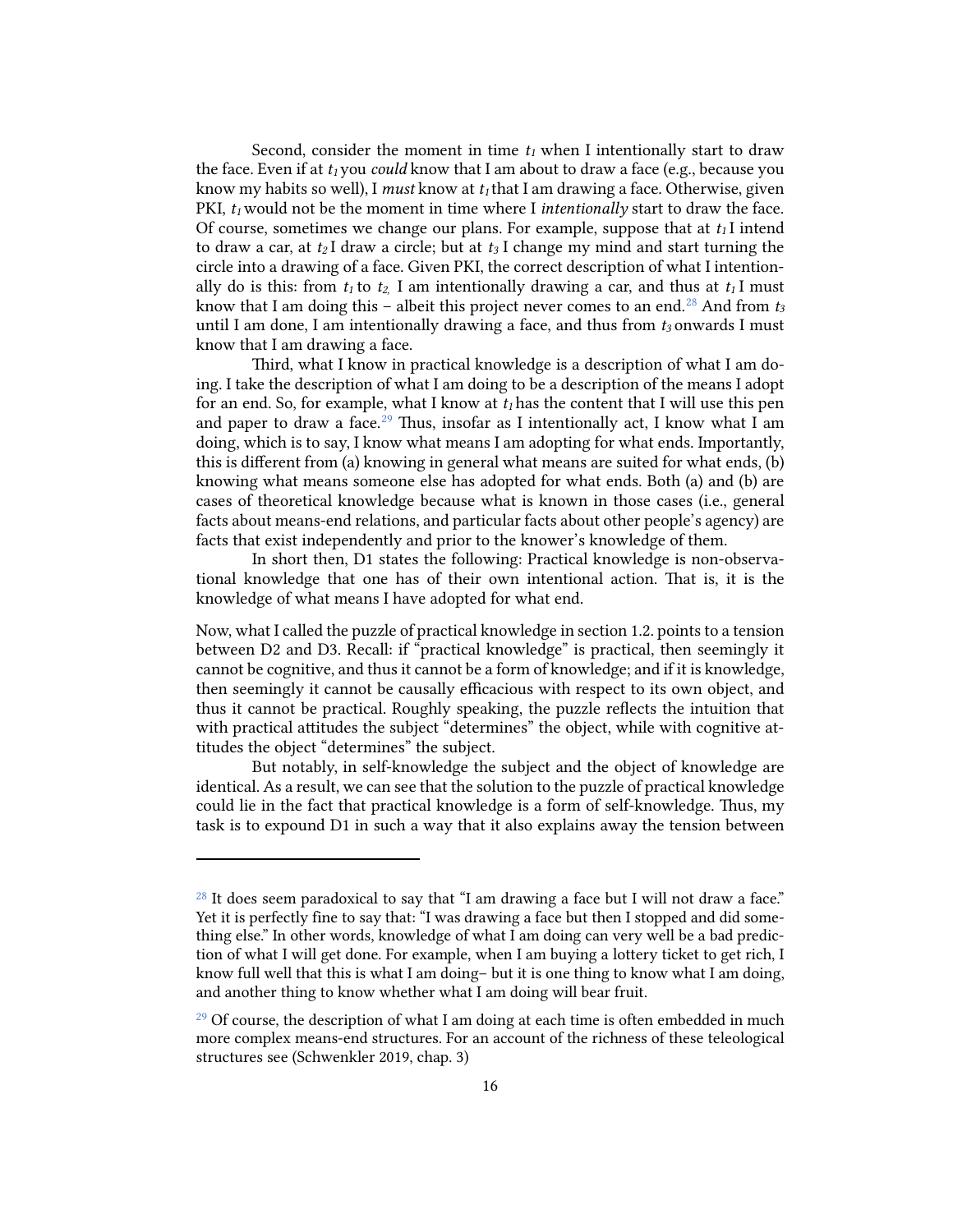D2 and D3. In other words, not all kinds of self-knowledge would satisfy D1 in the right way. For instance, while purely reflective self-knowledge does present a case where the subject and the object of knowledge are identical, it does not seem to represent a practical state at all. So, we need to identify a special category of selfknowledge, one which relates to acting in the world directly.

Here, I will not discuss the other ways of making sense of the notion of practical knowledge that might meet D1-D3. Rather, I outline a positive proposal, one that tries to shift our focus from belief as the core cognitive attitude of practical knowledge to imagination. Of course, I have a specific species of imagination in mind, namely, creative imagining. I will thus employ the features of creative imagining that we unpacked from Ibn 'Arabi's work above.

#### 3.2. Creative imagining as intending

My main thesis is this: *practical knowledge is external self-knowledge where an agent, via creative imagination, represents what they are doing*. I argue that when creative imagination is used to represent what I am doing, then the act of representing is the cause of what I am doing. That is, when my adaptation of some means to an end is represented by creative imagining, then my adaptation of some means to an end is caused by so representing. In what follows I unpack this main thesis.

Given D1, external self-knowledge amounts to practical knowledge only if it is knowledge of 'what I am doing'. As I explained, to represent what I am doing is to represent my adoption of some means to an end. So, external self-knowledge amounts to practical knowledge only if it is knowledge of my adaptation of some means to an end.

But my adoption of some means to an end can be represented mentally or extramentally. In the case of mental representation, for example, I can form a belief that I will use the pen to draw a face. This mental representation is to be sure not identical to the action of using a pen to draw face. As a result, the representation is underdetermined with respect to my actual action as it will happen in the world. For example, the representation does not determine which one of my pens I will use; it does not determine whether I pick the pen near the tip or further up; *etc*.

This is not yet to say that purely mental representations cannot amount to practical knowledge. Knowledge of  $p$ , in general, does not seem to require a representation that is fully determinate. I can know that it is raining, without knowing the exact number of the rain drops outside. Rather, I want to first establish that even if we can make sense of intention as a mental representation, if we make sense of intention also as an extramental representation, then the two will not be identical. That is so because intention as a mental representation will not be fully determinate with respect to what I am doing. But I will argue that, if veridical, then intention as an extramental representation must be fully determinate with respect to what I am doing.

So, what would it be like to use an extramental representation to represent my adoption of some means to an end? At the first sight, it seems as if we use extramental representations in much the same way as we use mental representation. For example,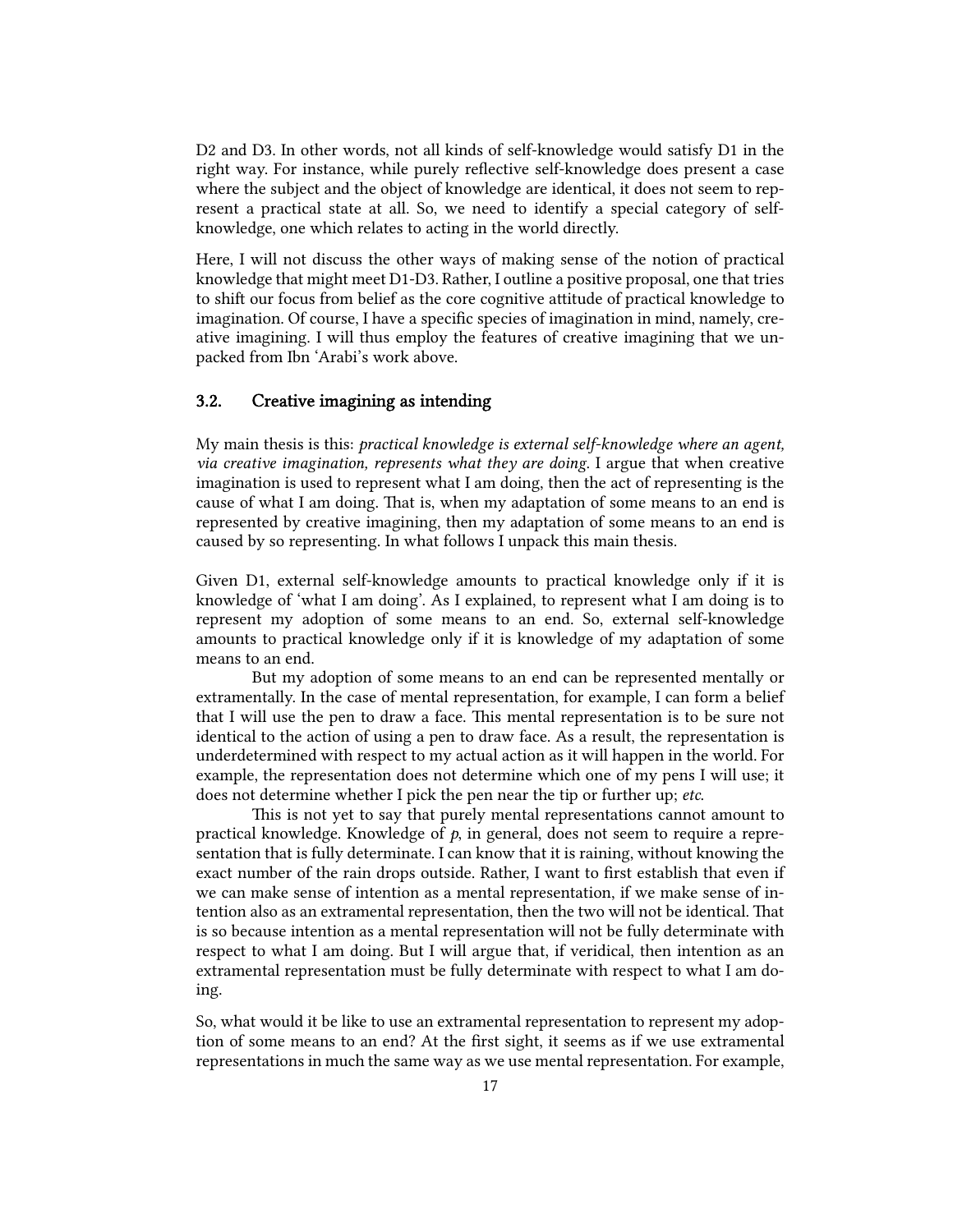I could represent that I am making oatmeal by doing pantomime, by drawing myself making oatmeal, *etc.* Like the previous case, my representation will be underdetermined – it will always be the case that what I am actually doing in the world is richer than how I represent it.

However, that kind of extramental representation of what I am doing will always be false. Because when I am pantomiming, it is not the case that I am making oatmeal. Rather, I am pantomiming. That is the case because extramental representing is itself always an action in the world – it is itself the adoption of some means to an end. As a result, an extramental representation of what I am doing is true just in case what it represents is self-referential. That is, an extramental representation of what I am doing is true just in case (i) *what* I am doing is creating a particular extramental representation; and (ii) *what is represented* is that I am doing this. That is, I can extramentally represent what I am doing and be right about it if and only if what I am doing is creative imagining. Thus, as an intention, an episode of creative imagination gives us an extramental representation *r* of *x* where *x* is a particular instance of me adopting some means to an end, and  $r=x$ . But since x is an existent action in the world, its particular properties must be fully determinate. Thus, *r* must be fully determinate.

To put the same point differently, suppose that intending was a kind of extramental representing. Since intending entails knowing what one is doing (PKI), then intending must be an extramental representation that comes from creative imagining. Otherwise, intending will always be a false representation of what I am doing. To say that creative imagination can be used to intend is to say that creative imagination can be used to represent that I am extramentally representing, where my representing is identical with what I am doing. In other words, to say that creative imagination can be used to intend is to say that my intentional actions themselves *are* a kind of representing.

So, although I could have a mental representation of what I am doing, that mental representation is necessarily distinct from an extramental representation of what I am doing (if these representations are true). That is so because the extramental representation must be identical with what I am doing. Moreover, when I do something in the world, what I do is a particular act, involving manipulation of particular existent objects. Thus, when I use creative imagination to intend, I must use a fully determinate representation of what I am doing. Hence, even if there is a sense to talk about intention *qua* a mental representation, *if* we make sense of intention *qua* an extramental representation, then the two senses of intention are irreducible to one another. One is a fully determinate representation of what I am doing, and the other is not.

But how can we make sense of intending as an extramental representation? At the first sight, this sounds bizarre. It does not look as if when I intend to cook oatmeal, I intend to represent anything at all. That is right, and it is consistent with my proposal. The claim is not that I intentionally act *in order to* extramentally represent something. But rather that I intentionally act *by* extramentally representing. Or more precisely: my intentional action just is an extramental representation.

For example, suppose I intentionally pour the ingredients in the bowl in order to make oatmeal. The particular event that takes place in the world is my intentional action of pouring ingredients in the bowl to make oatmeal. Since the particular event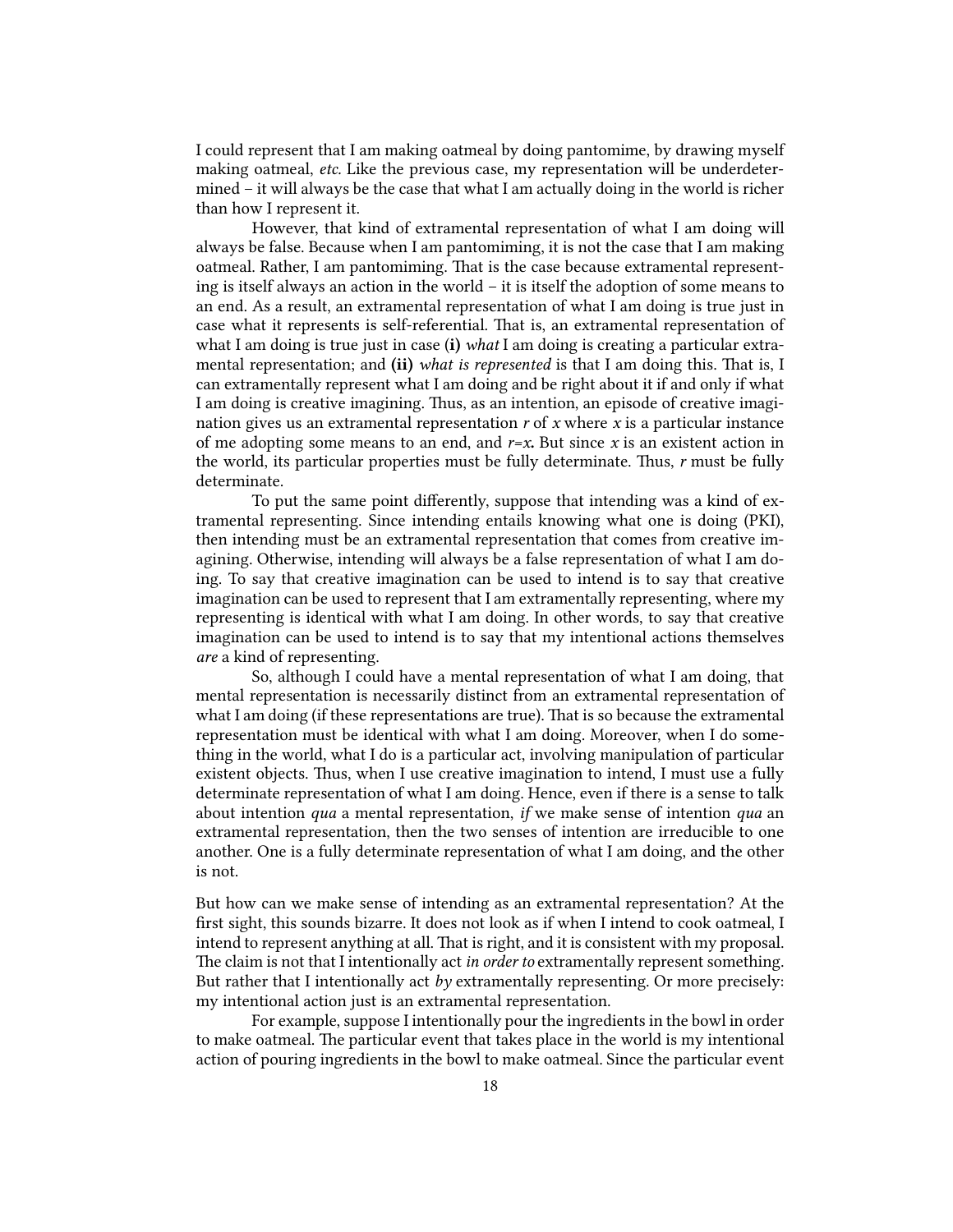in the world is an intentional action, it must be caused by my intention (D2). But now, on my proposal, to intentionally to do something just is to create a veridical extramental representation of what I am doing. But the only way to extramentally represent pouring the ingredients in the bowl to make oatmeal veridically is to pour the ingredients in the bowl to make oatmeal. Doing anything else with myself would make the extramental representation false because then I would be doing something else. But if so, when I use creative imagining for intending, then my creative imagination becomes the cause of what I do. Creative imagining is the mental activity that results in the extramental representation of what I am doing; and the resultant representation is true just in case what I am doing is identical with that episode of extramental representing.

But how does this amount to *knowledge* of what I am doing? First, the created extramental representation is necessarily true. Because the representation aims to represent what I am doing; it represents that I am creating an extramental representation of adopting some means to and end; and what I am doing is creating an extramental representation of adopting some means to an end.

Second, and consequently, the extramental representation in question gives us objective evidence because creative imagining is factive. When I creatively imagine  $p$ , then  $p$  is true, because  $p$  represents that I am creatively imagining  $p$ . Since every fact favors itself, creatively imagining  $p$  gives us evidence that  $p$ . Thus, intending *to do x by means of y* via creative imagining that I am doing *x* by means of *y* gives us objective evidence that that is what I am doing*.* Again, that is the case because with creative imagining what is represented is identical with the representing itself. Thus, D3 is also satisfied.

In short, if we use creative imagining to represent what we are doing, then we have practical knowledge of what we are doing. That is, we have an extramental representation of what means we have adopted for what ends. And the representation that constitutes this knowledge is the cause of us adopting the means for our end. We can make sense of this by saying that we extramentally represent what we are doing *by*  adopting some means to an end. As a result, when extramental imagination is used to intend, imagination becomes a source of objective evidence.

## 4. Conclusion

In *Intention,* Anscombe introduces the discussion of practical knowledge with the aid of an example:

We can now consider 'practical knowledge'. Imagine someone directing a project, like the erection of a building which he cannot see and does not get reports on, purely by giving orders. His imagination (evidently a superhuman one) takes the place of the perception that would ordinarily be employed by the director of such a project. He is not like a man merely considering speculatively how a thing might be done; such a man can leave many points unsettled, but this man must settle everything in *a* right order. *His* knowledge of what is done is practical knowledge. (Anscombe 2000, sec. 45)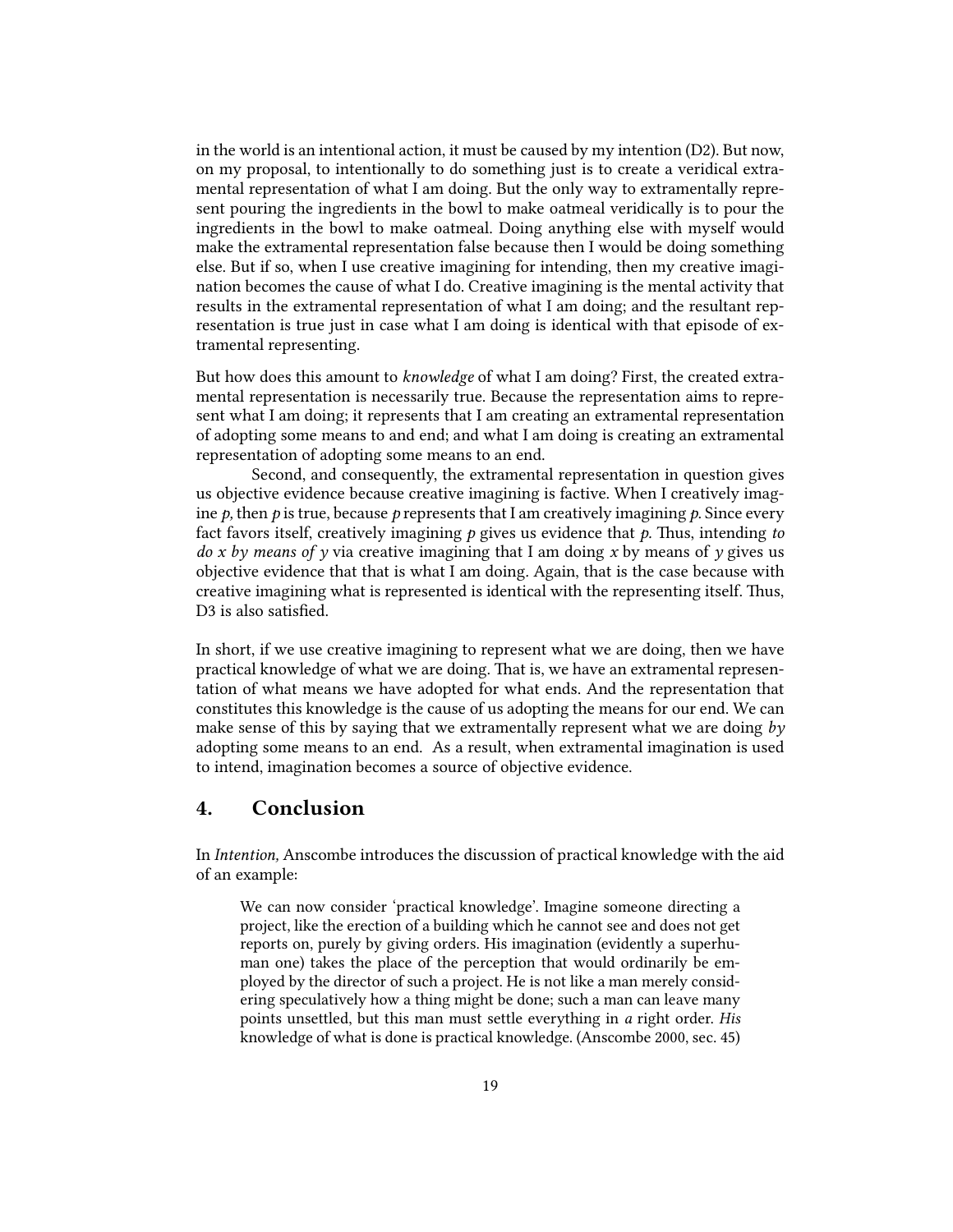It is striking that Anscombe's first example of practical knowledge is a case of knowing by imagining, and yet it is rare to find a sustained discussion of imagination in the rest of that book, or in the literature that ensued her seminal work. Why is that?

A good scholarly reason for ignoring the imagining part of this example is that Anscombe herself did not seem to take it seriously. But I think the other reason is that we tend to think of imagination merely in the mental sense of creating images.<sup>30</sup> But one of Anscombe's main achievements was to show that the object of intending is directly in the world, and not first in the head and just subsequently in the world (Anscombe 2000, sec. 29). For example, when I raise my arm intentionally, it is true that my intention is a mental activity, but what my intention *does* is not a mental event. I do not intend *to think* that I am moving my hand and *then* somehow execute the thought in the world. I intend to move my hand, and that is the final product of my intention.

However, I have tried to show that one species of imagination involves extramental representing in such a way that although imagining is a mental activity, the final product of these episodes of imagining is a representation in the world. Our analogy to painting was supposed to deliver this message.

The idea of extramental imagination gave us the necessary tools to make sense of an external object as a representation that is ours. But then, I followed Ibn 'Arabi's lead to see if extramental imagining can be used as the representational medium to account for a special kind of self-knowledge. In particular, I was interested to see if we can use it to account for knowledge of what I am doing in the world. My analysis suggested the following: Extramental imagining can be used to make sense of knowing what I am doing (i.e., practical knowledge) only if we identify doing what I am doing with extramental representing.

This proposal came at a cost: It required us thinking that every ordinary action that I carry out in the world is at the same time a kind of creating a representation. That might sound too demanding, especially if we think of representing as deliberate activity. Indeed, Ibn 'Arabi's original discussion of God's and the gnostic creative imagination emphasizes that creative imagining is a deliberate act.  $31$  It is for this reasons that, on his account, the gnostic engages in creative imagining only sporadically, while God is perpetually engaged in the activity of creative imagining.<sup>[32](#page-19-2)</sup> He writes:

<span id="page-19-0"></span> $30$  Kind argues that indeed all imagining must involve creating mental images (Kind 2001).

<span id="page-19-1"></span> $31$  To be sure, perceiving is a kind of representing, and it would be bizarre to think of perceiving as a deliberate act. However, the worry is that extramental representing might be different from mental representing in this respect.

<span id="page-19-2"></span><sup>&</sup>lt;sup>32</sup> For Ibn 'Arabi, the passage from every moment of the world to the next is a moment of creation and re-creation. Since God's creation is through imagination, God's engagement with creative imagining is perpetual. He writes: "As for the people of unveiling, they believe that God reveals Himself in every breath and never repeats his self-manifestation. They (also) believe from witnessing that every self-manifestation bestows a new creation and removes a preceding creation" (al-'Arabi 2015, 92 (126)).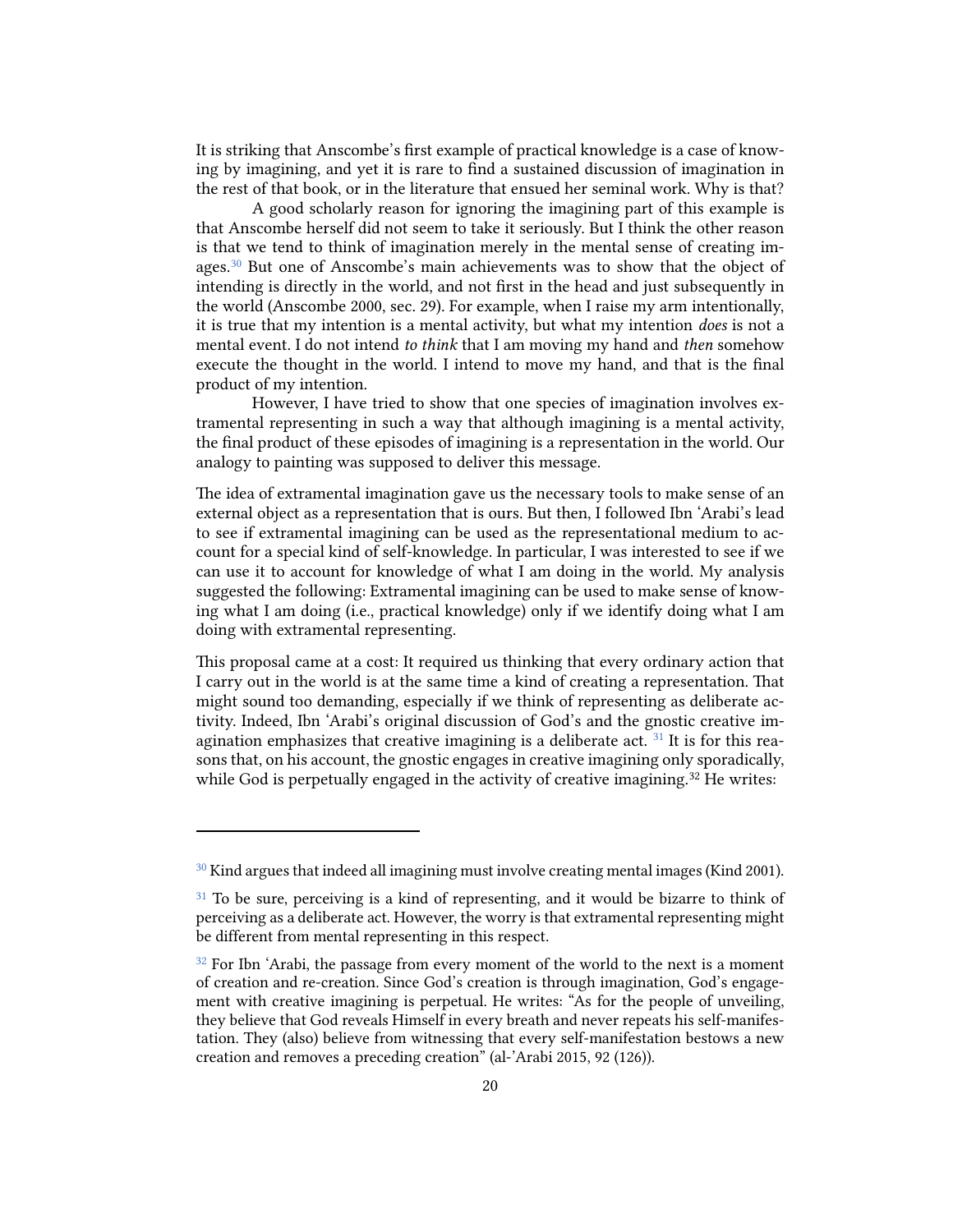When the gnostic does not pay attention to the preservation of this created entity, it disappears. […]Real is always attentive, while the servant does not escape inattentiveness to something. (al-'Arabi 2015, 57-58 (88-89))

On Ibn 'Arabi's account there is an endurance condition on creative imagining – that which is created exists only as long the imagining agent "concentrates" and deliberately "maintains" the object over time. In short, Ibn 'Arabi seems to think of creative imagining as a deliberate act.

However, I think at least part of this worry can be put aside when we note that on my proposal, (i) we do not act *in order to* extramentally represent. But rather, (ii) we extramentally represent and that *is* our acting. To be sure, the second part of this claim is shared between my proposal and Ibn 'Arabi's account of divine creative imagination. And as far as I can see, the second claim is logically independent from the first one. However, I do worry that perhaps the notion of 'extramental representation' has a grip on us only when we think about the first kind of case (e.g., we think about drawing a bird in order to extramentally represent a bird, or pantomiming in such and such way in order to extramentally represent what I was doing yesterday). So, I want to close by acknowledging that my accounts hangs on making sense of our ordinary actions as being a kind of extramental representing, where we do not act in order to represent, but our acting just is representing.

If we can make sense of that notion, then I tried to show that my proposal can account for D1 to D3. Subsequently, I can account for a use of imagination, where I imagine *p* only if *p* is true.

## Acknowledgement

I am grateful to Sara Aronowitz and Billy Dunaway for comments on the early drafts of this paper, and to Will Small for helping me navigate some of the relevant literature. Thanks to Billy Dunaway and Jon McGinnis for their support and encouragement. And thanks to the Templeton Foundation for their financial support.

# Bibliography

- G. E. M. Anscombe 2000. *Intention*. 2nd ed. Cambridge, Mass: Harvard University Press.
- Ibn al-'Arabi. 1980. *Ibn-Al-Arabi: The Bezels of Wisdom*. Translated by R. W. J. Austin. New edition edition. New York: Paulist Pr.
- ———. 2001. *Fuṣūṣ Al-Ḥikam*. Beirut: Dār al-Maḥajjah al-Bayḍā'.
- ———. 2015. *Ibn Al-Arabi's Fusus Al-Hikam: An Annotated Translation of "The Bezels of Wisdom."* Translated by Binyamin Abrahamov. 1 edition. Routledge.
- Avery Archer. 2015. "Reconceiving Direction of Fit." *Thought: A Journal of Philosophy* 4 (3): 171–80.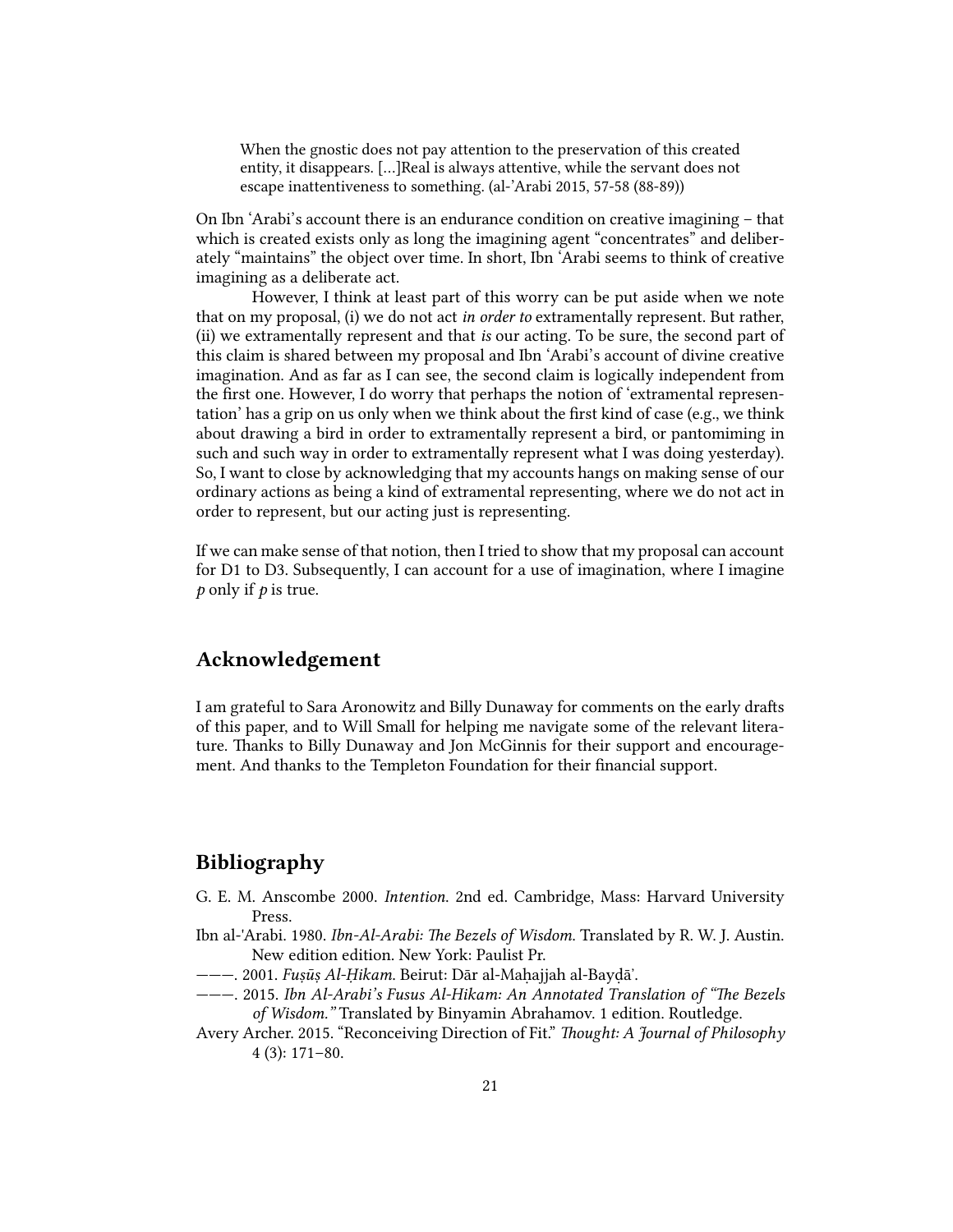- Sara Aronowitz and Tania Lombrozo. 2020. "Learning Through Simulation." *Philosophers' Imprint* 20 (1).
- Magdalena Balcerak-Jackson. 2016. "On the Epistemic Value of Imagining, Supposing, and Conceiving." In *Knowledge Through Imagination*, edited by Amy Kind and Peter Kung, 41–60. Oxford University Press.
- Deborah L. Black. 1995. "Practical Wisdom, Moral Virtue, and Theoretical Knowledge: The Problem of the Autonomy of the Practical Realm in Arabic Philosophy." In *Les Philosophies Morales Et Politiques Au Moyen Age / Moral and Political Philosophies in the Middle Ages*, 451–64.
- Michael Bratman. 1999. *Intention, Plans, and Practical Reason*. David Hume Series. Stanford, Calif: Center for the Study of Language and Information.
- David Chalmers. 2002. "Does Conceivability Entail Possibility?" In *Conceivability and Possibility*, 145–200. Oxford University Press.
- William C. Chittick. 1989. *The Sufi Path of Knowledge: Ibn al-'Arabi's Metaphysics of Imagination*. Albany, N.Y: State University of New York Press.
- Philip Clark. 2020. "Intentions, Intending, and Belief: Noninferential Weak Cognitivism." Pacific Philosophical Quarterly 101 (2): 308-27.
- Ralph Corbin. 2014. *Creative Imagination in the Sufism of Ibn Arabi*. Translated by Ralph Manhelm. Princeton University Press.
- Fabiab Dorsch. forthcoming. "Knowledge by Imagination How Imaginative Experience Can Ground Knowledge." *Teorema: International Journal of Philosophy*.
- Tamar Szabó Gendler, and John Hawthorne. 2002. "Introduction: Conceivability and Possibility." In *Conceivability and Possibility*, 1–70. Oxford University Press.
- Tamar Szabó Gendler, and Shen-yi Liao. 2016. "The Problem of Imaginative Resistance." In *The Routledge Companion to Philosophy of Literature*, edited by John Gibson and Noël Carroll, 405–418. Routledge.
- Dominic Gregory. 2004. "Imagining Possibilities." *Philosophy and Phenomenological Research* 69 (2): 327–348.
- Gilbert Harman. 2003. "Skepticism and Foundations." In *The Skeptics: Contemporary Essays*, edited by Luper Steven, 1–11. Ashgate Press.
- Pamela Hieronymi. 2009. "Believing at Will." *Canadian Journal of Philosophy*, Belief and Agency, Supplementary Volume 35: 149–87.
- David Hume. 2007. *An Enquiry Concerning Human Understanding*. Edited by P. F. Millican. Oxford World's Classics. Oxford ; New York: Oxford University Press.
- Peter Van Inwagen. 1998. "Modal Epistemology." *Philosophical Studies* 92 (1): 67–84.
- Amy Kind. 2001. "Putting the Image Back in Imagination." *Philosophy and Phenomenological Research* 62 (1): 85–109.
- -- 2016. "Imagining Under Constraints." In *Knowledge Through Imagination*, edited by Amy Kind and Peter Kung, 145–59. Oxford University Press.
- ———. 2018. *How Imagination Gives Rise to Knowledge*. Vol. 1. Oxford University Press.
- Amy Kind, and Peter Kung. 2016. "Introduction." In *Knowledge Through Imagination*, edited by Amy Kind and Peter Kung, 1–38. Oxford University Press.
- Peter Kung. 2010. "Imagining as a Guide to Possibility." *Philosophy and Phenomenological Research* 81 (3): 620–63.
- ———. 2016. "You Really Do Imagine It: Against Error Theories of Imagination." *Noûs* 50 (1): 90–120.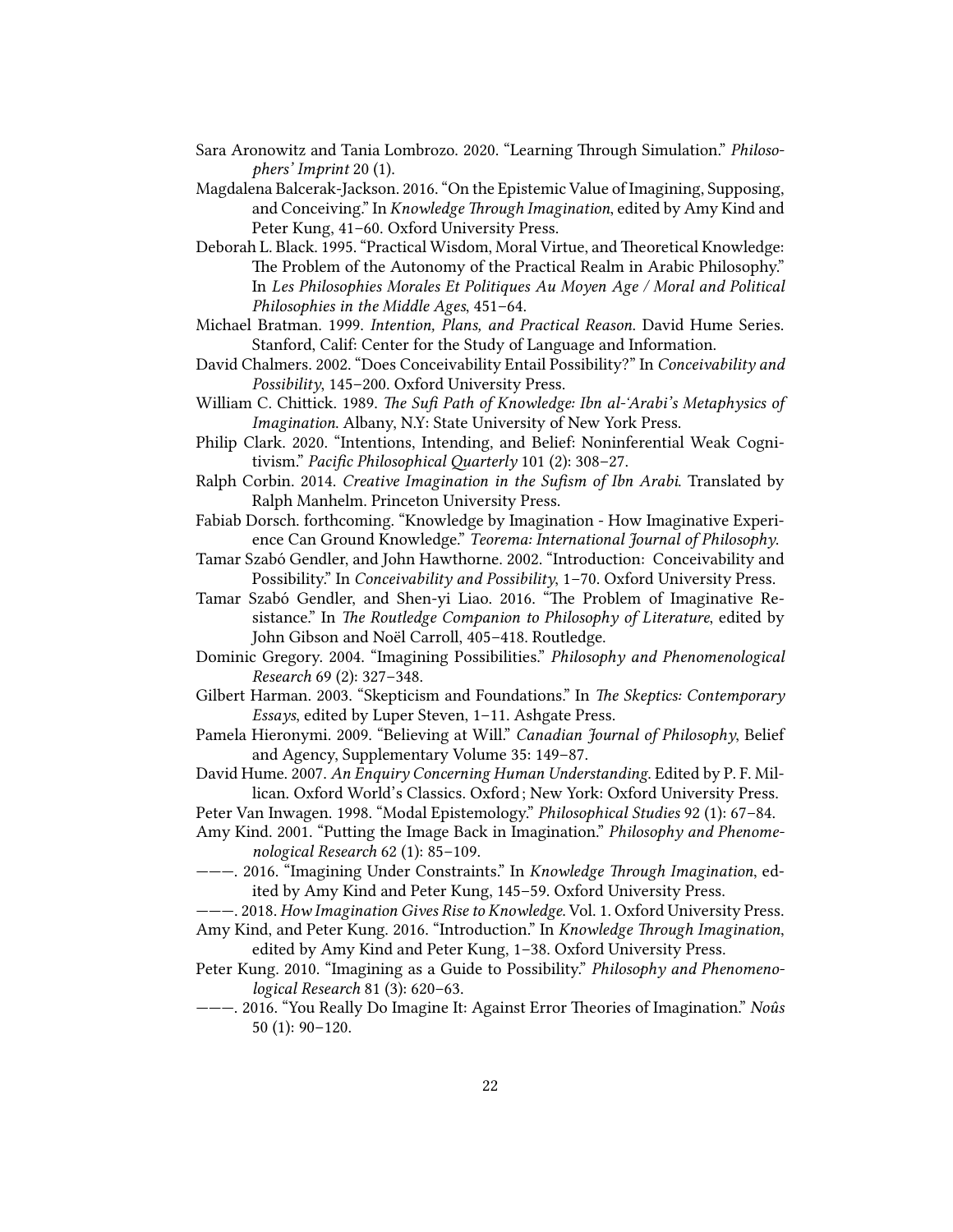Peter Langland-Hassan. 2016. "On Choosing What to Imagine." In *Knowledge Through Imagination*, edited by A. Kind and P. Kung, 61–84. Oxford University Press.

Shen-yi Liao, and Tamar Gendler. 2020. "Imagination." In *The Stanford Encyclopedia of Philosophy*, edited by Edward N. Zalta, Summer 2020. Metaphysics Research Lab, Stanford University. https://plato.stanford.edu/archives/sum2020/entries/imagination/.

Berislav Marušić, and John Schwenkler. 2018. "Intending Is Believing: A Defense of Strong Cognitivism." *Analytic Philosophy* 59 (3): 309–40.

G. E. Moore. 2013. *G.E. Moore: Selected Writings*. Edited by Thomas Baldwin. 1 edition. Routledge.

Daniel Munro. forthcoming. "Imagining the Actual." *Philosophers' Imprint*.

Martha C. Nussbaum. 1992. "The Discernment of Perception: An Aristotelian Conception of Private and Public Rationality." In *Love's Knowledge*, 54–105. Oxford University Press; Revised edition.

 $---$  2001. The Fragility of Goodness: Luck and Ethics in Greek Tragedy and Philoso*phy*. 2nd ed. Cambridge: Cambridge University Press.

Sarah K Paul. 2009. "How We Know What We're Doing." *Philosopher's Imprint* 9 (11).

Mark de Bretton Platts. 1979. *Ways of Meaning: An Introduction to a Philosophy of Language*. London: Routledge & Kegan Paul.

James Pryor. 2018. "The Merits of Incoherence." *Analytic Philosophy* 59 (1): 112-41.

- Susanna Schellenberg. 2013. "Belief and Desire in Imagination and Immersion." *Journal of Philosophy* 110 (9): 497–517.
- Mark Schroeder. 2011. "What Does It Take to 'Have' a Reason?" In *Reasons for Belief*, edited by Andrew Reisner and Asbjørn Steglich-Petersen, 201–22. Cambridge University Press.
- ———. 2015. "Knowledge Is Belief For Sufficient (Objective and Subjective) Reason." In *Oxford Studies in Epistemology Volume 5*, edited by Tamar Szabó Gendler and John Hawthorne, 226–52. Oxford University Press.
- John Schwenkler. 2015. "Understanding 'Practical Knowledge.'" *Philosopher's Imprint* 15 (15).
- ———. 2019. *Anscombe's Intention: A Guide*. Oxford Guides to Philosophy. Oxford, New York: Oxford University Press.
- Michael Sells. 1988. "Ibn 'Arabi's Polished Mirror: Perspective Shift and Meaning Event." *Studia Islamica*, no. 67: 121–49.
- Kieran Setiya. 2003. "Explaining Action." *Philosophical Review* 112 (3): 339–393.
- Nishi Shah, and J. David Velleman. 2005. "Doxastic Deliberation." *The Philosophical Review* 114 (4): 497–534.
- Will Small. 2012. "Practical Knowledge and the Structure of Action." In *Rethinking Epistemology Volume 2*, edited by Günter Abel and James Conant, 133–227. Berlin, Germany: De Gruyter.
- J. David Velleman. 1992. "The Guise of the Good." *Noûs* 26 (1): 3-26.
- ———. 2007. *Practical Reflection*. Stanford, Calif.: Center for the Study of Language and Information.
- Kendall L Walton. 1993. *Mimesis as Make-Believe: On the Foundations of the Representational Arts*. Cambridge, Mass.: Harvard University Press.
- Daniel Whiting. 2014. "Keep Things in Perspective: Reasons, Rationality, and the A Priori." *Journal of Ethics and Social Philosophy* 8 (1): 1–22.